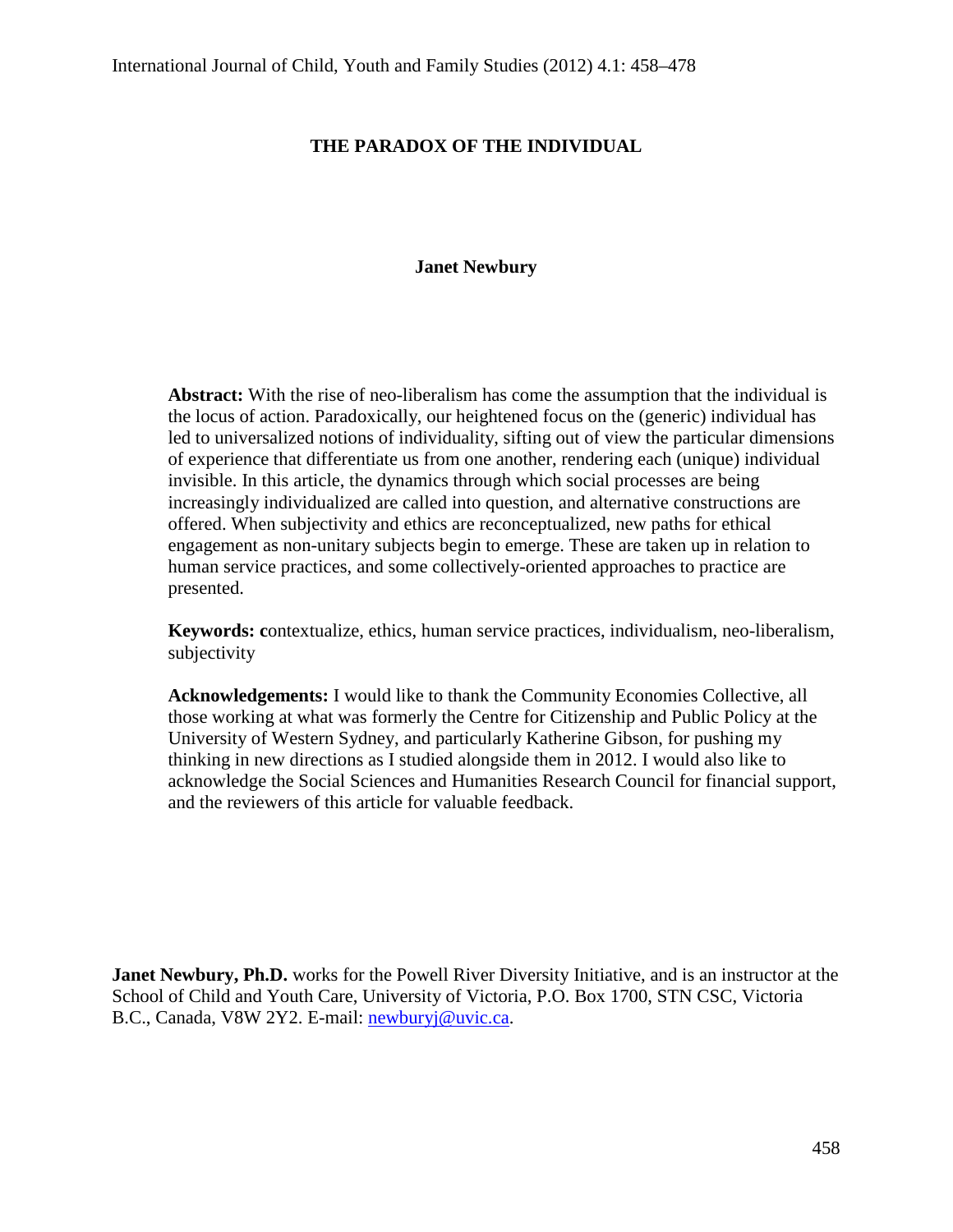*Individualism pushed to the extreme breeds horror.* (Rosi Braidotti, 2006, p. 46)

When researchers and practitioners insist on contextualizing human service practices and attending to social conditions, this is sometimes interpreted as contrary to the overall aims of these professions. Whether coming from the perspective of a child and youth care practitioner, community worker, health care provider, mental health professional, social worker, or early childhood educator, is the bottom line of our work not the well-being of the *individuals* we encounter? I agree that it is. But I also maintain that attending too squarely to individuals can lead us away from this aim, in ways that are potentially damaging to them and to others. Therein lies the paradox of the individual.

In this article, I will unpack this paradox. I see great value in critically engaging with the conceptualizations that inform practice, and in the following pages will adopt a largely social constructionist approach to subjectivity in order to consider how we might engage differently with children, youth, families, and communities (see Gergen, 1994). I will begin by outlining some of the theoretical influences that have informed my developing understandings of what ethical subjectivity can look like. I will then consider the promising implications for practice that come when we allow ourselves to resist the powerful current of individualism that pulls us, and instead consider ourselves and each other to be mutually constitutive and ever-changing.

# **Individualism: Limiting Possibilities for Ethical Subjectivity**

I would imagine most readers are quite familiar with what is meant by individualism, as it is an underlying assumption of nearly all aspects of modern society. The individual as the basis of our social systems, laws, rights, understandings of development, beliefs about success, and related practices is something that is so pervasive it feels natural. On what other basis *would* we organize our world? And why would we even *want to* consider other possibilities?

Yes, individualism is well-understood. It is the critique of individualism that could perhaps use some fleshing out. Being so deeply enmeshed in an individualistic world view in nearly all of our activities, we may spontaneously resist rustles of other possibilities. But, for me, although (admittedly) it takes extra effort to hear and make space for these resistant voices amidst the chorus of individualizing certainty, it is well worth it. The space that is being opened up by distant and disparate advocates is inviting and – once steps are taken to enter into it – can be experienced as more promising and more pragmatic than the limiting one we seem so reluctant to step outside of.

The notion that individuals exist is not what I am calling into question here. What is of concern is the "extent to which people … address persons as causes of behaviour and thereby 'individualize' them" (Nollman & Strasser, 2007, p. 85). Nollman and Strasser remind us to take note "that this process is inherently social and interactive from the beginning" (p. 85). Although this kind of decontextualized individual agency is now a taken-for-granted assumption for many, it is a relatively recent understanding of the subject, and has been linked with the political discourse of neo-liberalism (Braidotti, 2006; Carmody & Carrington, 2000; Howard, 2007;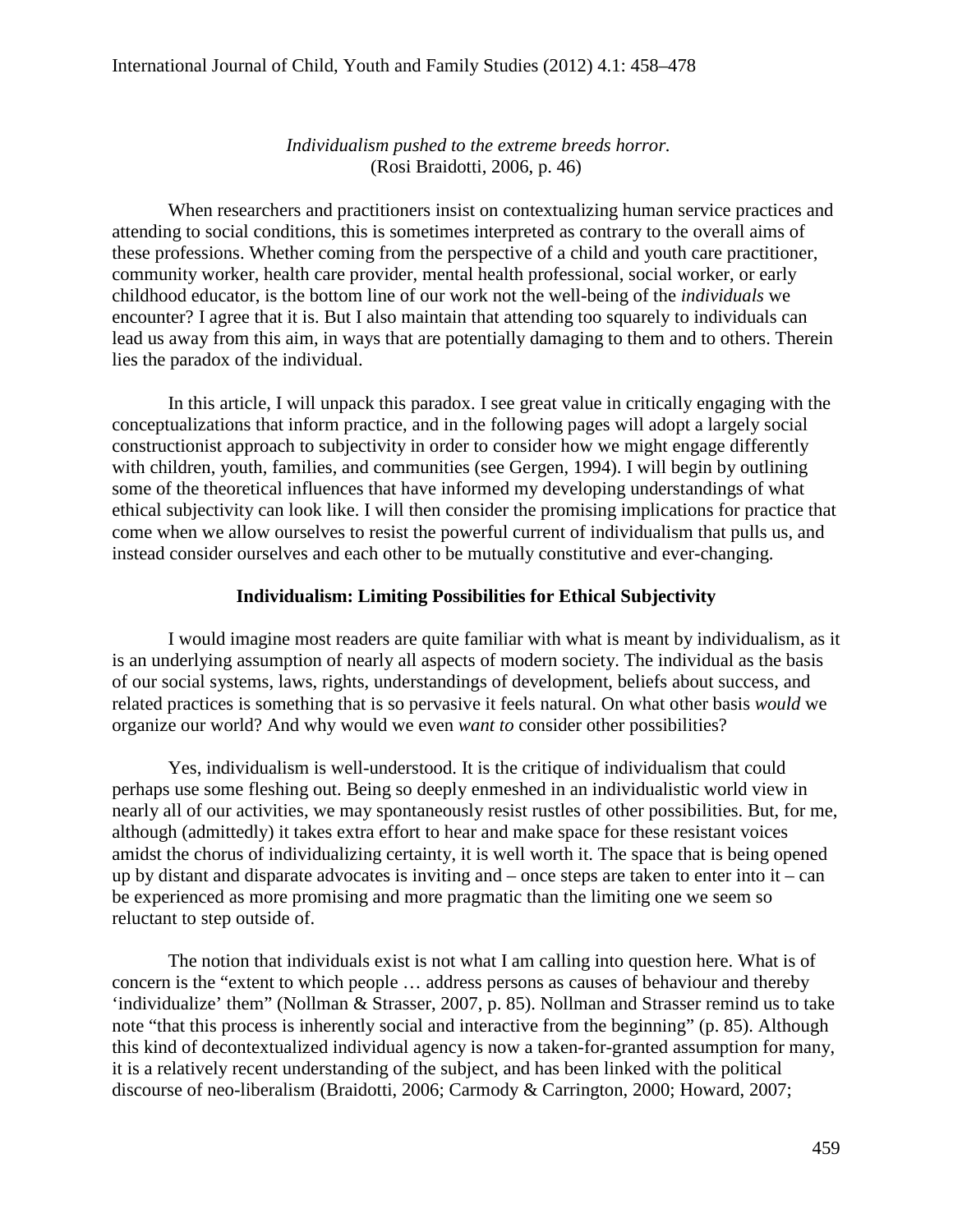Teghtsoonian, 2004; Winegard & Winegard, 2011). According to Howard (2007), "[i]n neoliberalism, individuals are interpreted as rational and self-interested beings who seek material advancement, while rejecting public or social intervention into their lives. This paradigm equates individuality with freedom" (p. 3).

Taking hold during the Enlightenment (Taylor, 2007) and strengthening with neoliberalism (Braidotti, 2006), the idea of individuals as discrete, bounded beings who are selfdetermined and self-serving can thus be understood not as a reflection of empirical reality, but as a construction that serves particular functions (Gergen, 1994). Importantly, calling the individual a construction does not mean there are no material effects or that we – as subjects who understand ourselves largely in these terms – do not have experiences on their basis. On the contrary, it is the fact that such a construction serves the "purpose of capitalist industrial economy" at the expense of the well-being of citizens and the planet that causes such concern for many of these thinkers (Braidotti, 2006, p. 244).

In particular, Braidotti (2006) notes two core objections to the unitary subject of individualism: its anthropocentrism and its universalism. In relation to the former, she argues first that this is a representation that contradicts our experiences as "embodied and embedded entities" (p. 132). She and others (see Abram, 1996; Gergen, 2009; Merleau-Ponty, 1964) note that our physical and psychic selves are constituted via ongoing relations with other human and non-human entities. At a minimum, we consume them, and they us. There is, from this perspective, no in-between space, but only a series of simultaneous and constant "transpositions" from one mode of being to another. If this experience of being relationally constituted is another plausible subjective construction, then what are the implications of "individualizing" these dynamic processes? That is, what happens when we distill their meaning down to the level of the individual actor, and respond to them as such? I will return to this question shortly.

Braidotti's (2006) second objection to the construction of the subject as a unitary individual is its universalism. Her concern is, in part, captured by Derrida (1995), who suggests that when the focus is placed on the "generic" individual, the "unique" individual can disappear completely. Derrida's call was for a deep attentiveness to the particulars of *each* situation or individual or encounter in the pursuit of more just ways of engaging with each other and the world. Levinas (1982/2003), too, refuses to universalize the subject, and is instead committed to what happens in each unique encounter with an unknowable "other". Braidotti (2006) shares these concerns, and is explicit in her extension of them to the non-human world. She says:

A sustainable ethics for a non-unitary subject proposes an enlarged sense of interconnection between self and others, including the non-human or "earth" others, by removing the obstacle of self-centred individualism. This … implies a new way of combining self-interests with the well-being of an enlarged sense of community, which includes one's territorial or environmental interconnections. (p. 35)

The enlarged sense of community to which she appeals is not about extending universalized notions of the good and ethical more broadly. It is about recognizing our unique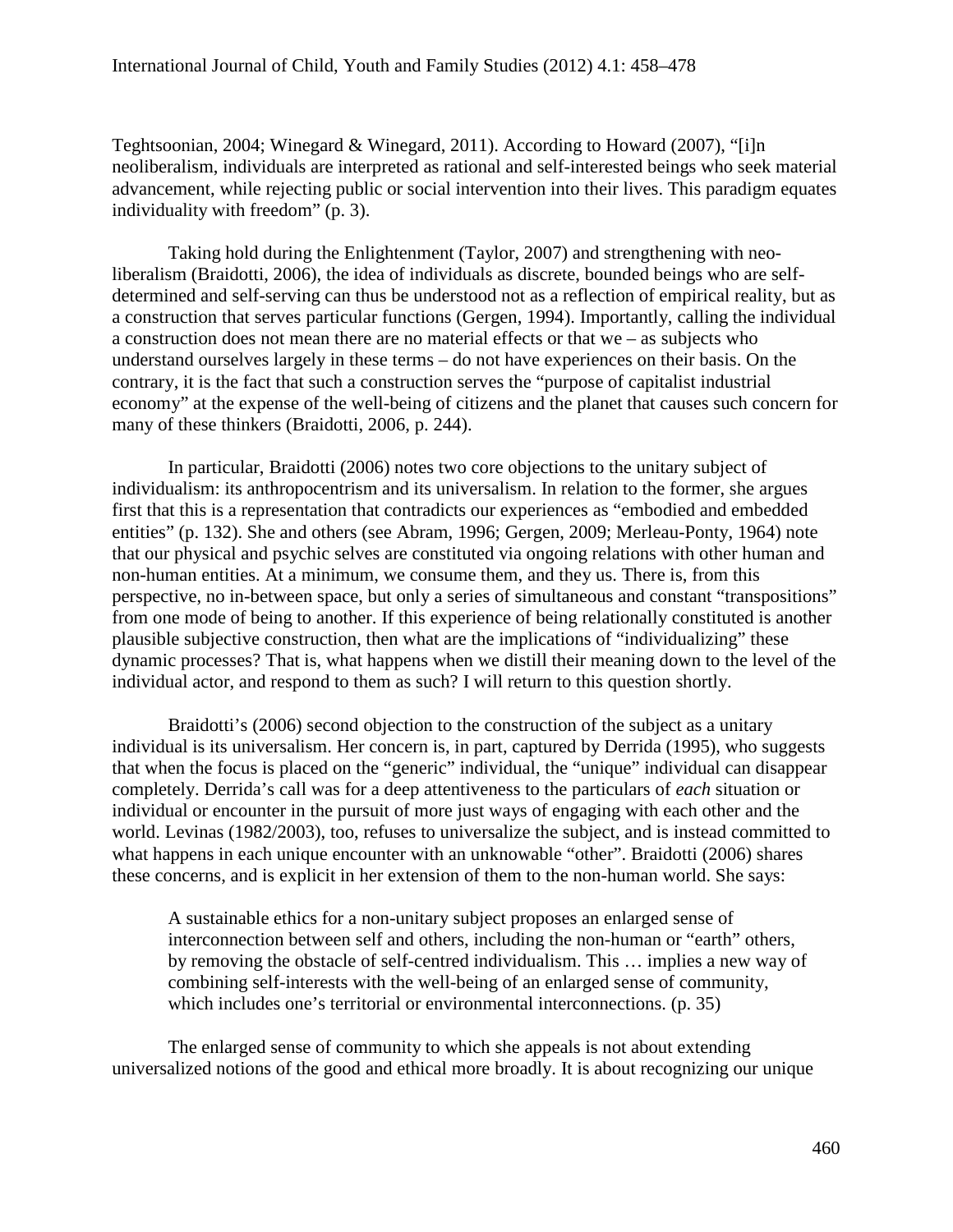and particular encounters with "others" that exist outside of what might currently comprise our conceptual community.

An important critique of Braidotti's work, however, comes from critical race scholars who observe that while she acknowledges we are "embodied and embedded" (p. 132), she seems to downplay the disparities of experiences among us when it comes to the effects of our embodiment. Radhika Mohanram (1999), for example, makes an important distinction between the intellectual *concept* of nomadic subjectivity advocated by Braidotti and the very real barriers to the realization of this *experience* for some people and not others. To illustrate her point, Mohanram observes:

[A] lot of black women cannot be perceived beyond the body. The literal aspect of nomadism – the ease of and the right to mobility – is reserved for women with strong passports. Women with weak passports are normally confined within their borders. (p. 82)

Mohanram (1999) notes that although Braidotti strives for fluidity of the subject, she nonetheless "disregards that at some level the material reality of the body also fixes it racially, culturally, and socially" (p. 82).

Although perhaps not sufficiently addressed in her theories of subjectivity, Braidotti (2006) acknowledges the inequities at play in the current world order and the fact that vulnerability is always in play within power relations. She observes that "the difference between the winners and the losers of the present economic world order is that winners only put their money on the line, while the losers risk their bodies" (p. 53). Braidotti's position, however, is that in fact all bodies are on the line already, despite current dynamics that may obscure this fact. She invites us all to embrace the reality of our vulnerability in order to set the stage for *different* ways of conceptualizing the subject such that interconnectedness might better be recognized and embraced, which might in turn flatten the inequities to which Mohanram draws our attention. In this sense, Braidotti's notion of non-unitary subjectivity might be better understood as a projection of possibilities, rather than a description of current arrangements.

To illustrate the shift Braidotti (2006) is inviting – and to allow for a more elaborate extension of it to better address the diversity among even human experiences – consider human rights. Within neo-liberal individualism, rights can be universalized, replicated, and extended; indeed, they were constructed with that in mind. However, Farmer (2005) suggests that universally "applying" rights enables us to overlook inequities that precede them, using them as a way to treat everyone "the same", rather than working towards more equitable conditions (which may realistically require preferential treatment of some). In this way, rights can be taken up in ways that maintain the status quo, rather than alter it. Todd (2008) agrees that conceiving of the subject in universal terms can lead to a counterproductive use of the concept of rights in that it restricts, rather than enhances, freedoms. She asserts that "freedom, which is so central to rights, … exists in the I's capacity to respond to the Other" (p. 63). Discourses of rights that are constructed on the basis of *universal* notions of the individual subject limit the potential of *actual* individuals to experience the freedom that one might think would come via rights. Instead, the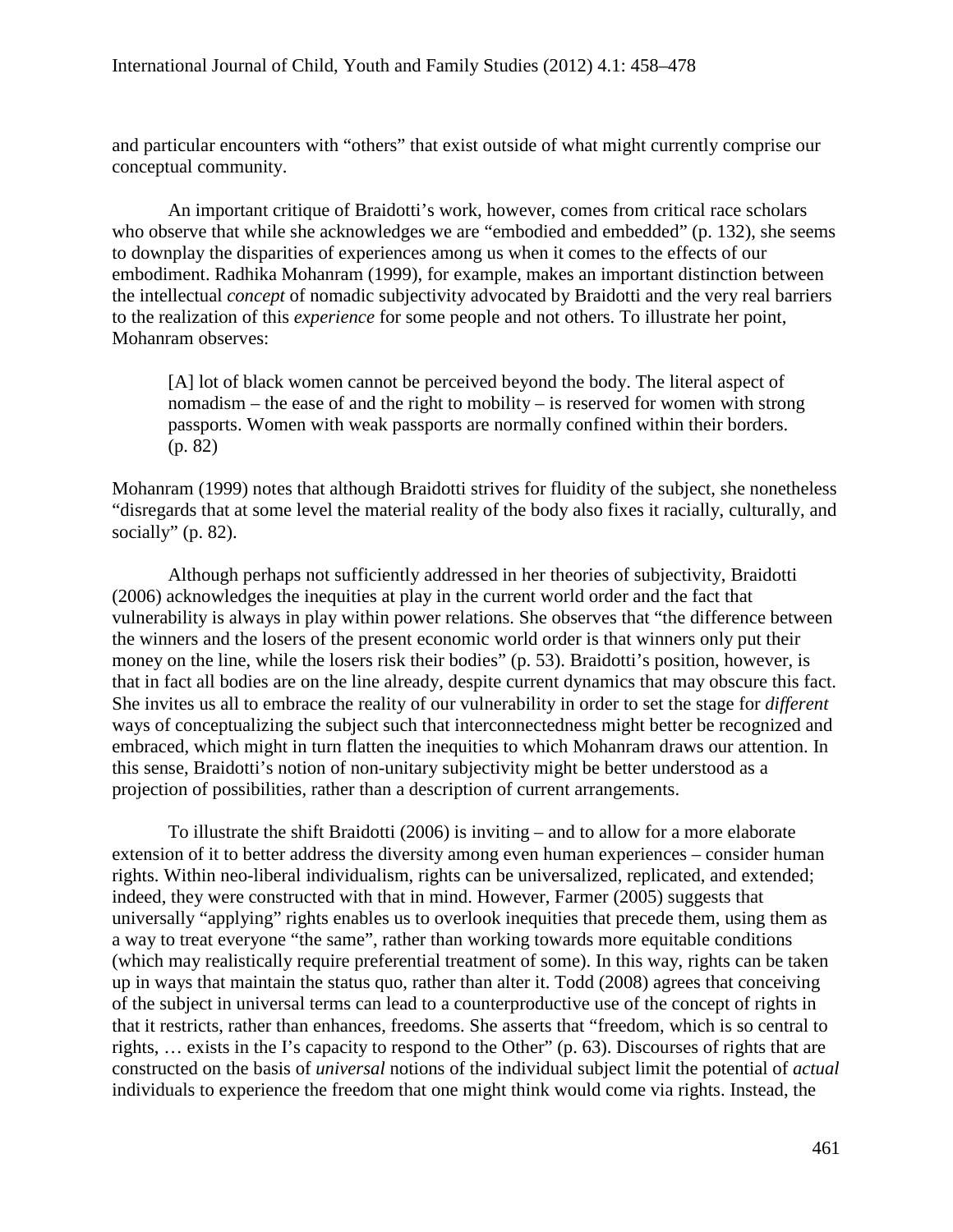unique individual disappears amidst the abstractions. Todd promotes a reworking of the concept of rights so that they can be contextualized, responded to, and creatively engaged with. This, she argues, would facilitate freedom for actual – not universal – subjects.

The example of rights illustrates how individualizing the subject leads to anthropocentric and universalized notions of subjectivity. This, in turn, can create constrained conditions not only for present-day individuals, but also for those who inherit our increasingly individually-oriented institutions and practices.

# **The Trouble with Individualization**

A moment ago I posed the question: What happens when we *distill the meaning of dynamic social processes down to the level of the individual actor, and respond to them as such*? This process can serve as a definition for what I am referring to when I use the term "individualize". It is a verb, which describes the way we conceptually locate agency within the construction of the individual subject, largely eliminating social conditions from consideration when it comes to why things happen, and how things can happen differently. I acknowledge that the term is sometimes used differently by others (see, for example, Yeatman, Dowsett, Fine, & Gursansky, 2009) to describe more client-centred approaches to practice. I appreciate these ideas and see value in client-centred practice. But I am using the term "individualize" to help focus my attention on the process by which individualism becomes normalized. I believe that by focusing on the *process*, the fact that this norm is constructed through certain discursive practices can be highlighted. This awareness can enable us to consider other potential processes, which might lead us toward more relational and contextual conceptions of the subject. These new conceptions, in turn, can significantly inform human service practices, which involve encounters with "other" subjects.

I am not alone. Others have taken up the term individualization similarly in various areas of study and practice, and have demonstrated how doing so can make space for different ways of engaging. For instance, Carmody and Carrington (2000) challenge the reductionist process of individualization in relation to the prevention of rape and other sexual violence. They say:

While we recognise that responsibilising victims and individualising offenders is consistent with wider global shifts in social policy calling upon individuals to manage their own risk, we argue that the increasing reliance on such neo-liberal social policy is especially problematic in preventing rape. (p. 341)

Rather than locating problems and solutions within individual offenders (and victims), Carmody and Carrington's approach to sexual violence prevention looks at how to cultivate ethical sexual subjects. They resist the notion of men as "natural" predators and women as "natural" victims in order to provide more options for both men and women when it comes to creating a culture of ethical sexual encounters. Options for men open up beyond "getting" sex, and options for women beyond "resisting" violation. Instead, both are able to engage in negotiations around meaningful and pleasurable sex. This also helps move outside of the heteronormative discourses that so often accompany violence prevention work, and opens up a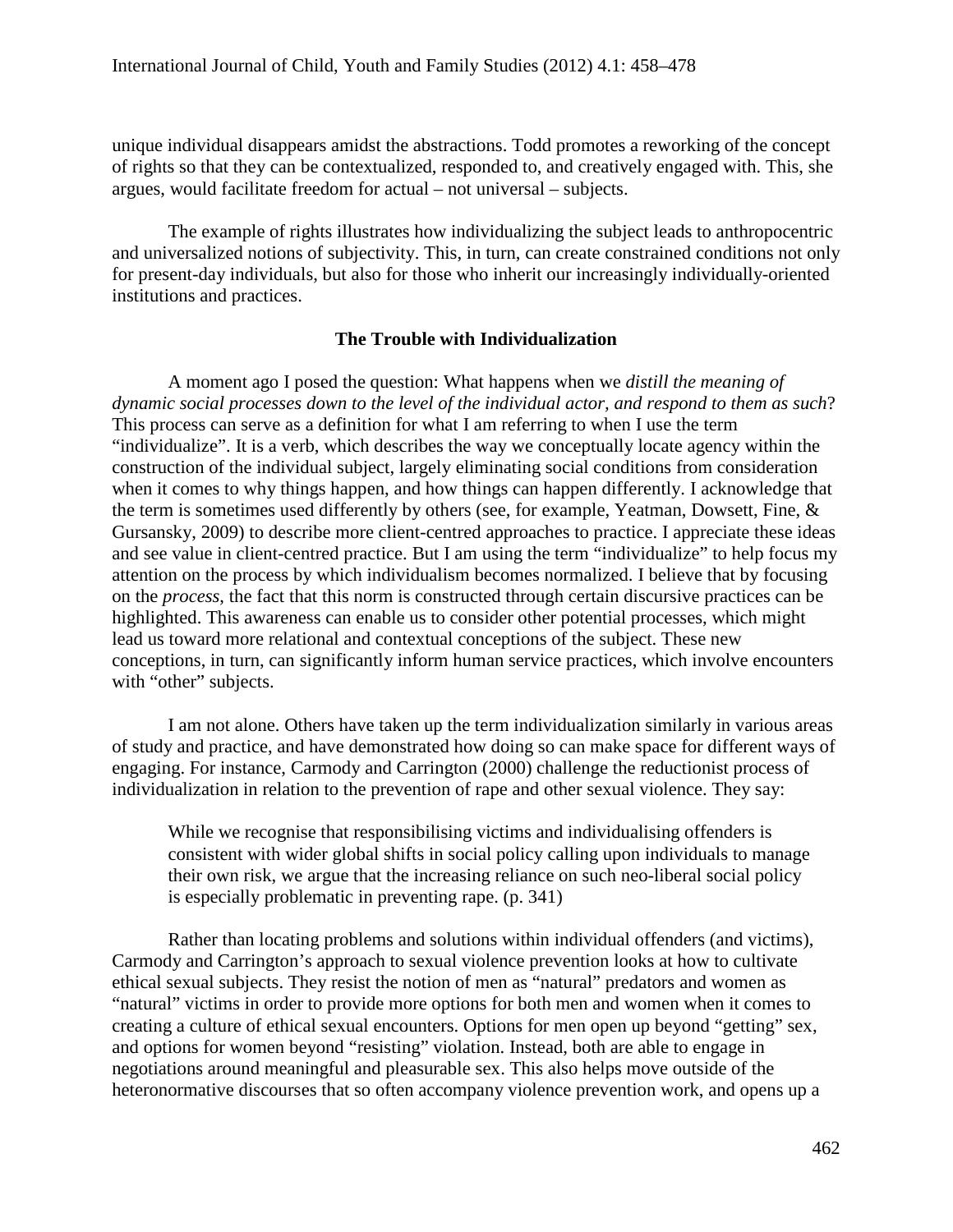multitude of healthy sexual possibilities. The focus of this work is thus on "how" sex is negotiated, not on "what" sex is.

Similarly, Richardson and Reynolds (2012) resist "the individualization of injustice and the privatization of pain" (p. 6) in the context of community work. They argue that discursively placing the locus of change inside individuals is, in fact, one of the means by which injustices and pain persist because it prevents us from addressing the conditions which, in part, generate these experiences. As a concrete example, they "are critical of the individualization of 'burnout' and the limits of 'self-care' which lays the burden of an unjust society on the backs of individual workers" (p. 7). As an alternative metaphor, Reynolds (2011) has suggested that community workers do not burn out, but they are "blown up" by the injustices they experience through isolation, unsupportive working conditions, and the spiritual pain that comes when workplace responsibilities (such as surveillance, diagnosis, and documentation) contradict an underlying ethic of solidarity with clients. Resisting this requires more than "self-care"; it can involve the creation of communities of support across various disciplinary or other identity lines (see Denborough, 2008). When workers and other community members collaborate and support each other (rather than, as is so often the case, compete with each other for "scarce resources"), conditions change, which in turn effectively diminishes the experience of being "blown up".

What both of these examples highlight is the ethical requirement to extend notions of subjectivity beyond the individual so that more possibilities for change can be rendered intelligible. Individual workers and individual service recipients will never be able to effectively respond to the complex dynamics in which both exist in isolation. As long as the responsibility for change lies on the shoulders of conceptually disconnected individuals, we will find ourselves coming up short when trying to provide real and hopeful alternatives for those who are struggling. But perhaps if we could conceive of the subject in terms that better reflect our mutuality, our understandings of agency will also be transformed. It is to some of these possibilities that I will now turn.

#### **Alternative Constructions**

If not as an individual, then how might the subject be conceptualized? Drawing from a range of relational theorists (including Buber, 1923/1970; Levinas, 1982/2003; and Foucault, 1972), contemporary thinkers offer alternative constructions of the subject that contribute to rich possibilities for ethical engagement. While the concepts and vocabularies used by these theorists and activists differ slightly, I experience their ideas as mutually supportive. Indeed, there seems to be a collective (albeit amorphous and diverse) conceptual shift away from atomistic notions of the individual taking place. All of the contributors from whom I now draw are working towards pulling into our consciousness additional elements of our being: those which are obscured by the individualizing processes described above.

#### *A relational subject*

The western conception of the individual self has run its course. The view of the private self as the source of art and literature, practical decisions, moral deliberation,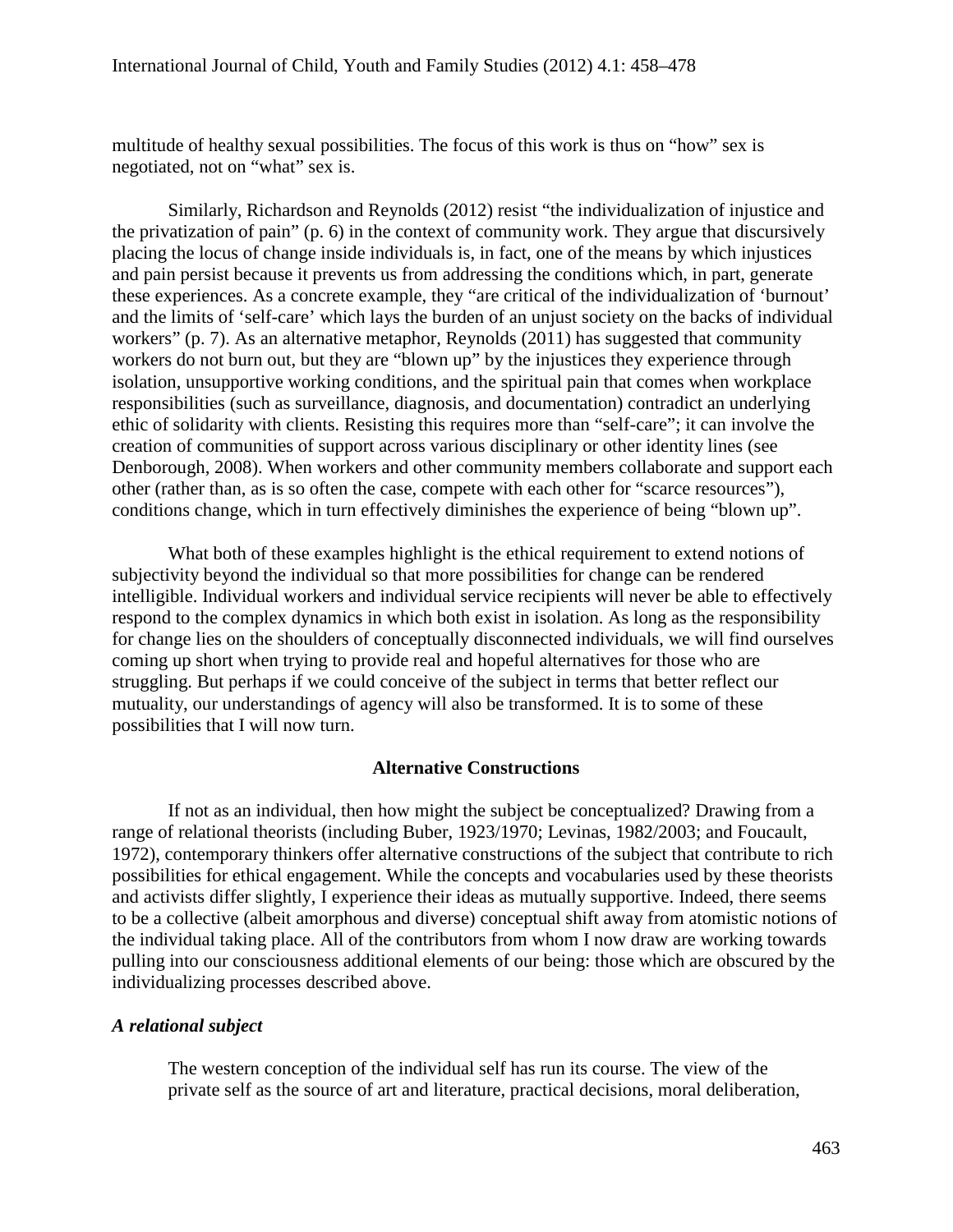emotional activity, and the like is no longer viable – not only on conceptual grounds but in terms of the societal patterns it invites. (Gergen, 1994, p. 181)

Kenneth Gergen (1994, 1999, 2009) has been a central figure in the conceptual shift of the subject from an individualistic entity to a dynamic, relational construction. As the above quote indicates, this shift is seen as necessary not only because an individualistic understanding of the subject inadequately represents our complex experiences of being, but also because it limits possibilities for ways of engaging in and enacting a society worth living in. Understanding the subject as a relational construction, on the other hand, allows for more dimensions of experience to be taken into consideration when it comes to how decisions are made, what kinds of behaviours are exhibited, and how we might go about pursuing certain goals. Indeed, the "individualization" of what Gergen (1994) opts to represent as relational processes "sustains a cultural system of individual blame" (p. 110). When this occurs, the only possible route for change seems to come through individual action. However, when the relational view of the subject is embraced, doors open when it comes to possibilities, because – as Braidotti (2006) says –"'we' are in *this* together" (p. 36, emphasis in original). (Braidotti seeks to emphasize the contested nature of the terms 'we' and *this* that necessarily comes about when subjects are not understood as static, singular entities).

A relational subject is one that is constituted by *and* constitutes those with whom it relates. Thus, echoing the voice of Buber (1923/1970), there is no "I" outside of the relation; the "I" continues to grow and morph, depending on the relationships in which it finds itself. This disperses the onus for change, of course, onto all of us.

# *A situated subject*

Although often understood in terms of interpersonal dynamics, "relationships" need not be interpreted anthropocentrically. The relational perspective extends (or at least can extend) to all human and non-human interactions. For example, drawing from Merleau-Ponty, Abram (1996) calls attention to the ways even our physical selves develop in response to the material world in which we live. Butler (2004) emphasizes corporeal vulnerability as an important dimension of relational subjectivity, and one that can help cultivate a shared sense of responsibility – even on a global level. And Rose (2008a) argues that we need new "ways of understanding ourselves from within a relational ontology that is also an ecology" (p. 163). Clarke (2005) facilitates this conceptual shift by speaking of "the situation" as the unit of analysis, rather than an individual *or* its "context". The situation, according to Clarke, is inclusive of all human and non-human dimensions of what is happening – including among them temporal, spatial, discursive, and relational dynamics. This means the subject can never be removed and understood in isolation, but must be seen as always "embodied and embedded" (Braidotti, 2006, p. 132).

By conceptualizing the subject as situated, the concept of an "in-between" space that exists somewhere outside of the "self" or the "other" vanishes. Rather than asking questions about that space, then, Rose (2008b) invites us to consider this: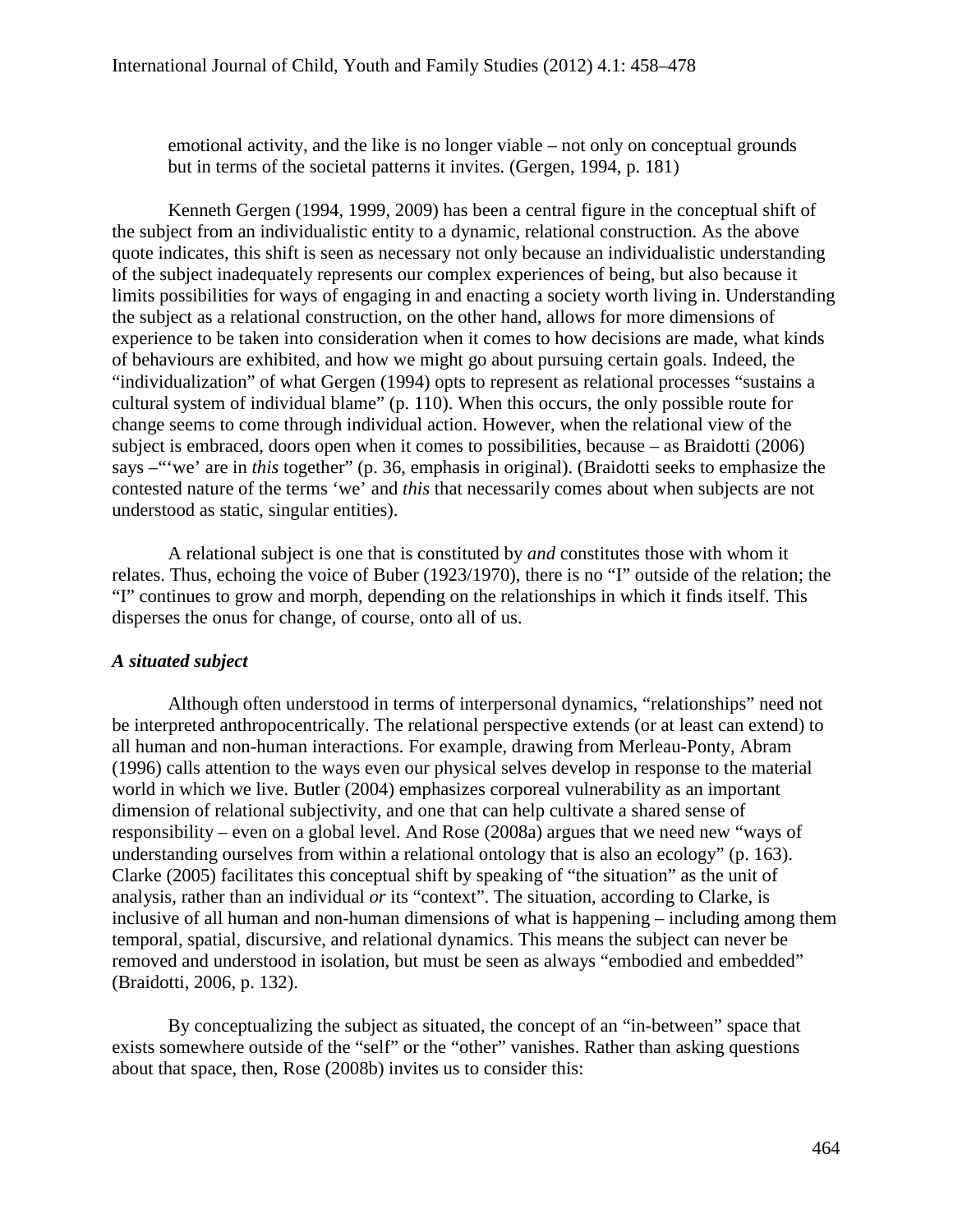How would our questions be framed if we turned the focus away from the in-between space, whether atomistic or founded in connectivity and entanglement, in order to ask questions about the relational field of connectivity within which selves are entangled? … To focus on the field *we have to lift our eyes from the page and turn them toward the living world.* We are invited to think about pattern rather than space, and this means thinking about time, rhythms, organization, and the interplay of difference and similarity. (p. 110, emphasis added)

Here, Rose is inviting an experiential understanding of subjectivity – one that relies on multiple senses and occurs in time and space. Abram (1996) has encouraged us in a similar direction, reminding us both of the qualitative richness that comes when we allow more dimensions of experience to inform our imaginations *and* the quantitative expansion of possibilities for new forms of action that can be embraced by a situated subject. All of these authors insist that the opportunities that present themselves with this reconceptualization can support us in forging more ethical paths, as the emphasis is on dynamics, rather than states of being. When we cease to see ourselves as isolated from one another and instead see ourselves as always engaged in patterns of relating, then our responsibility to one another is heightened. This is significant for me, and is why I do not want to overlook the paradox of the individual within human service practices, but believe there may be value in wading further into it.

#### *A nomadic non-unitary subject*

Embracing both the relatedness and the situatedness of this alternatively conceptualized subject, Braidotti (2006) proposes "a nomadic eco-philosophy of multiple belongings" (p. 35). This, she suggests, can offer a richer foundation for ethical engagement in an uncertain world. The subject she envisions is one that can better respond to the complicated world we have created. In addition to viewing the subject as relationally constituted and situationally embedded, then, she posits that it is also non-unitary and nomadic. By doing so she aims to take into consideration the multiple belongings and constant flows of transformation that characterize the subject of the 21st century. In very literal ways – with things such as genetically modified foods; organ transplants from other species; globalized travel, communication, and trade; online communities; sexual realignments; cyborg technologies; and transnational identities – we can no longer identify ourselves in unitary terms. To conceptualize the subject as an individual and to privilege the concept of independence in the face of such realities begins to seem absurd.

Braidotti (2006) argues, however, that deliberately incorporating these complexities of life into conceptualizations of the subject can enable us to imagine a life for which the "I" is not the centre. And *this*, she says "is actually a sobering and instructive process. This is the very start for an ethics of sustainability that aims at shifting the focus towards … positivity ..." (p. 40).

#### **Ethical Ways of Being**

Abram (1996) points out that generalist notions of ethical conduct are also a product of current cultural realities. To speak of right and wrong in general terms without attaching them to particular events that occur in a time and a place would be meaningless within the traditional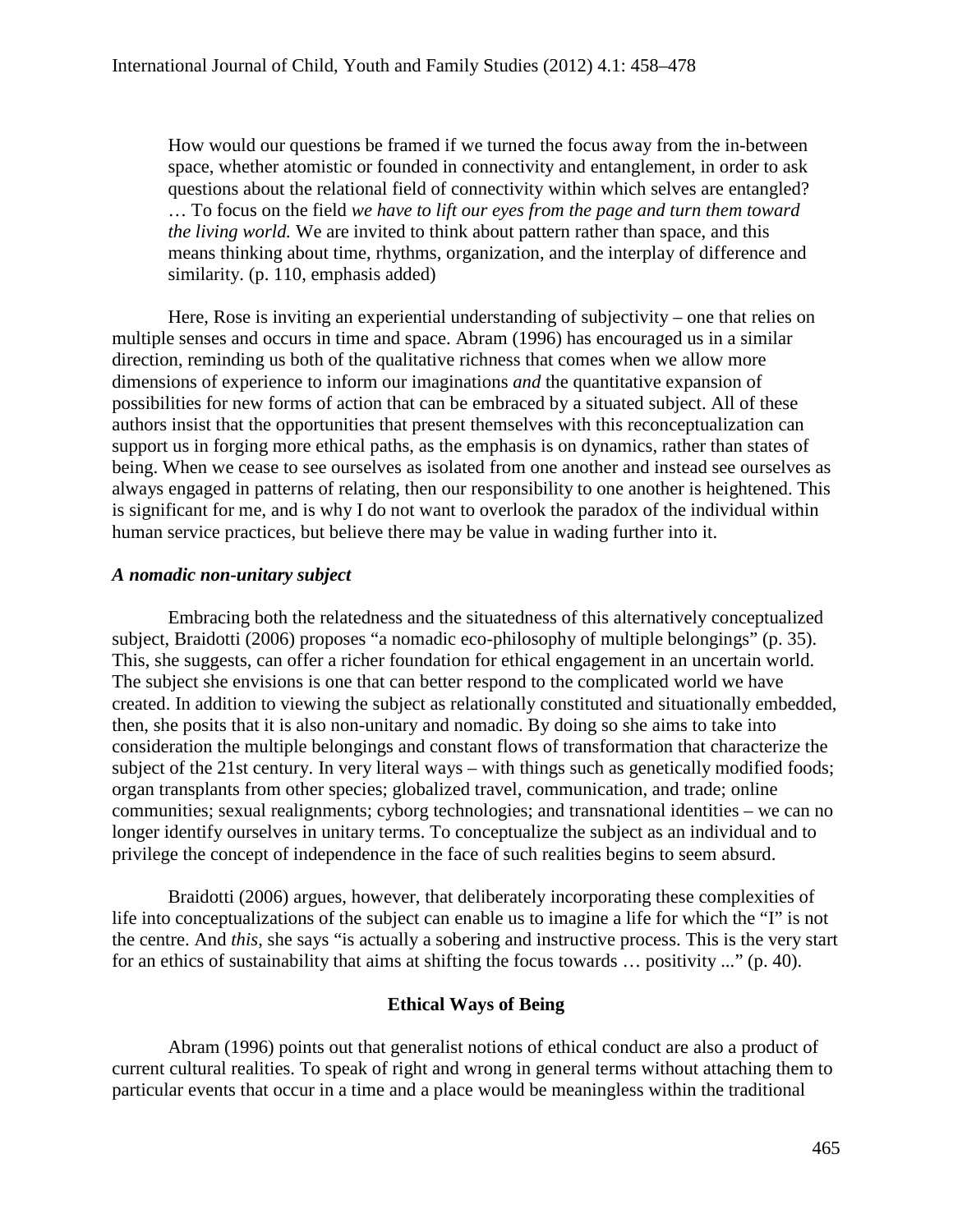context of the Navajo, for instance. For them, processes of discernment would necessarily be informed by particular contextual realities, not by universalized concepts such as rights and laws. As described in the previous discussion, the individualization of complex social phenomena has, on the one hand, meant that our gaze shrinks to the level of the individual at the expense of broader political, cultural, and economic considerations. At the same time, by decontextualizing individual experiences, we universalize our understandings of the individual. In this way, the paradox of the individual can be acutely felt.

But when alternative conceptualizations of the subject are embraced, this tendency to universalize has to be revisited. If the subject is not understood as a discrete and unembedded individual, but rather as relational, situated, nomadic, and non-unitary, then a universalized approach to how to ethically engage with each other (including non-human "others") ceases to make sense. The question then becomes: On what basis can ethical conduct be pursued? This is significant when it comes to human service practices, which – as stated previously – involve intimate encounters with unknowable others. If my interest is in supporting the well-being of children and families, for instance, how can I ethically engage in my practice if I conceptualize the subject in non-unitary and nomadic terms? Reconceptualizing ethics is a significant step towards answering this question.

# *Ethics of disruption*

If we, as subjects, are amorphous and continuously being constituted by (and constituting) that with which we relate, then everything we do is potentially disruptive. Each small action – including the choice not to act – will alter other non-unitary subjects in unpredictable ways. Deborah Bird Rose (2008a) embraces this possibility, and uses it to inform what she conceptualizes as an ethics of disruption. Our responsibility lies not in whether we engage – which is something we clearly cannot opt out of – but how. By being *intentionally* disruptive, we can actively resist the modernist tendency to nail things down and eliminate mystery. The word "intentionally" is key here; of course we *will* disrupt, but an ethic of disruption requires close attention to how we do it.

Rose (2008a) notes that given the current cultural commitment to certainty and singularity, "wild" and disruptive concepts and experiences seem almost inevitably to be "tamed" despite themselves. She even remarks on the possibility that she unwittingly does this within her own writing when she says:

I worry about whether my words really are sustaining the respect for the awesome which so characterized my Aboriginal teachers' approach to the living world, or whether my words are opening gaps wherein the awesome can be tamed. Probably they do both, and perhaps this is one of the great tensions about wanting both to respect difference and to communicate across difference: the attempt opens possibilities for both disruption and domestication. (p. 158)

An ethic of disruption, then, is deeply reflexive. It attends not only to what an action does or even to its consequences, but to what it continues doing once it has engaged with, been taken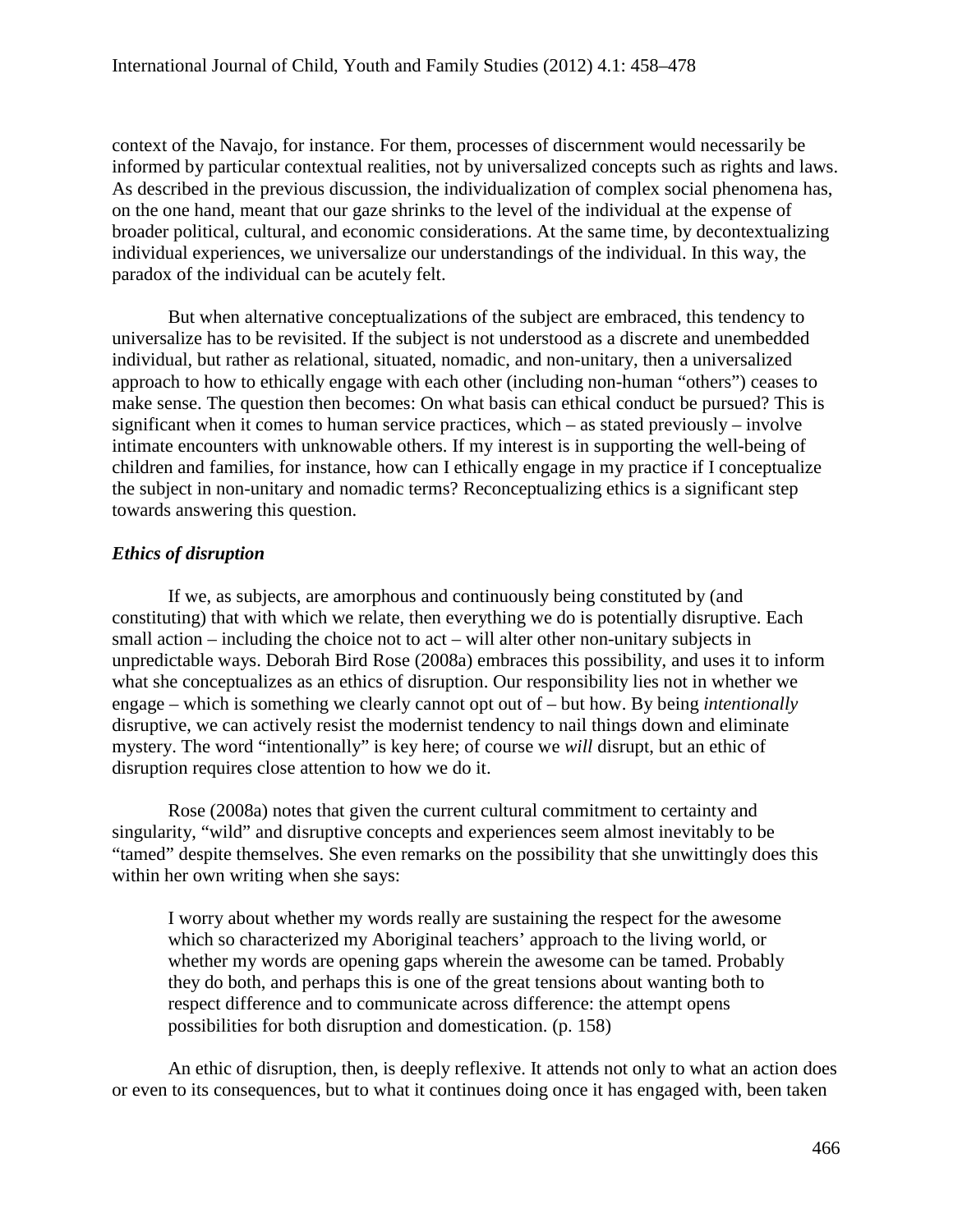up by, and inevitably been altered by the nomadic subjects with whom it interacts. This means responsibility does not start and stop with the individual. An ethic of disruption knows no such boundaries.

#### *An ethic of sustainability*

Above, Braidotti (2006) was quoted as saying the thought of a life without "me" at the centre is "the very start for an ethics of sustainability" (p. 40). Taking the non-unitary subject as a starting place, the codependence of different species (and entities) not only becomes conceivable, it "reiterates the importance of grounded, situated and very specific and hence accountable perspectives" (p. 123). This does not mean "anything goes", as is so often the response. It simply means that judgement cannot come without considering the particular dimensions of each unique instance. Since the world is constantly undergoing transitions big and small, judgement can only come *after* the fact, not before.

The reason "sustainability" is the concept through which this ethic is realized, is because of both its temporal and affirmative nature. In terms of its temporal nature, an ethic of sustainability draws our attention to living time and space. It requires that we think beyond ourselves and beyond the now – in all directions (past, present, future, and laterally). But it also provides openings for thinking differently about what is possible *in* the now, as we "think the unthinkable and imagine the unimaginable" (Braidotti, 2006, p. 201). In this way, the future can inform the present, bringing about the possibility of new realities. In this sense, its affirmative nature is also explicated. When thinking in terms of sustainability, creative or generative power is activated. Particularly since the subject is understood as non-unitary, "sustaining" anything automatically implies constant change. In this sense, an ethic of sustainability is creative and affirmative; it involves the deliberate, ongoing, and responsive cultivation of that which is being sustained. Thus, according to Braidotti (2006), "ethics is a matter of experimentation, not of control by social techniques of alienation" (p. 214).

Absorbing the ethic of disruption and the ethic of sustainability together, it becomes clear that from the perspective of the nomadic subject, ethics is understood as a process which is highly reflexive.

#### *An ethic of solidarity*

From this perspective, ethics can also be understood as a process that is shared. If the individual subject is not an adequate conceptualization to encompass our complex subjective experiences, then individual responsibility will not be adequate to describe how ethics can be enacted. Carmody (2005) offers ways of collectivizing ethical conduct, which shift the emphasis from rigid "codes" of behaviour to processes of negotiation. Drawing largely from Foucault's notion of "the care of the self", Carmody suggests "the care of the self is intimately linked with ethics and that ethics is the considered form that freedom takes when it is informed by reflection" (p. 469). When subjectivity is understood in the relational terms described above, then ethics cannot be an individual exercise or achievement. Instead it is a negotiation, which moves among care of the self, care of the other, and reflection. And of course this is necessarily ongoing, since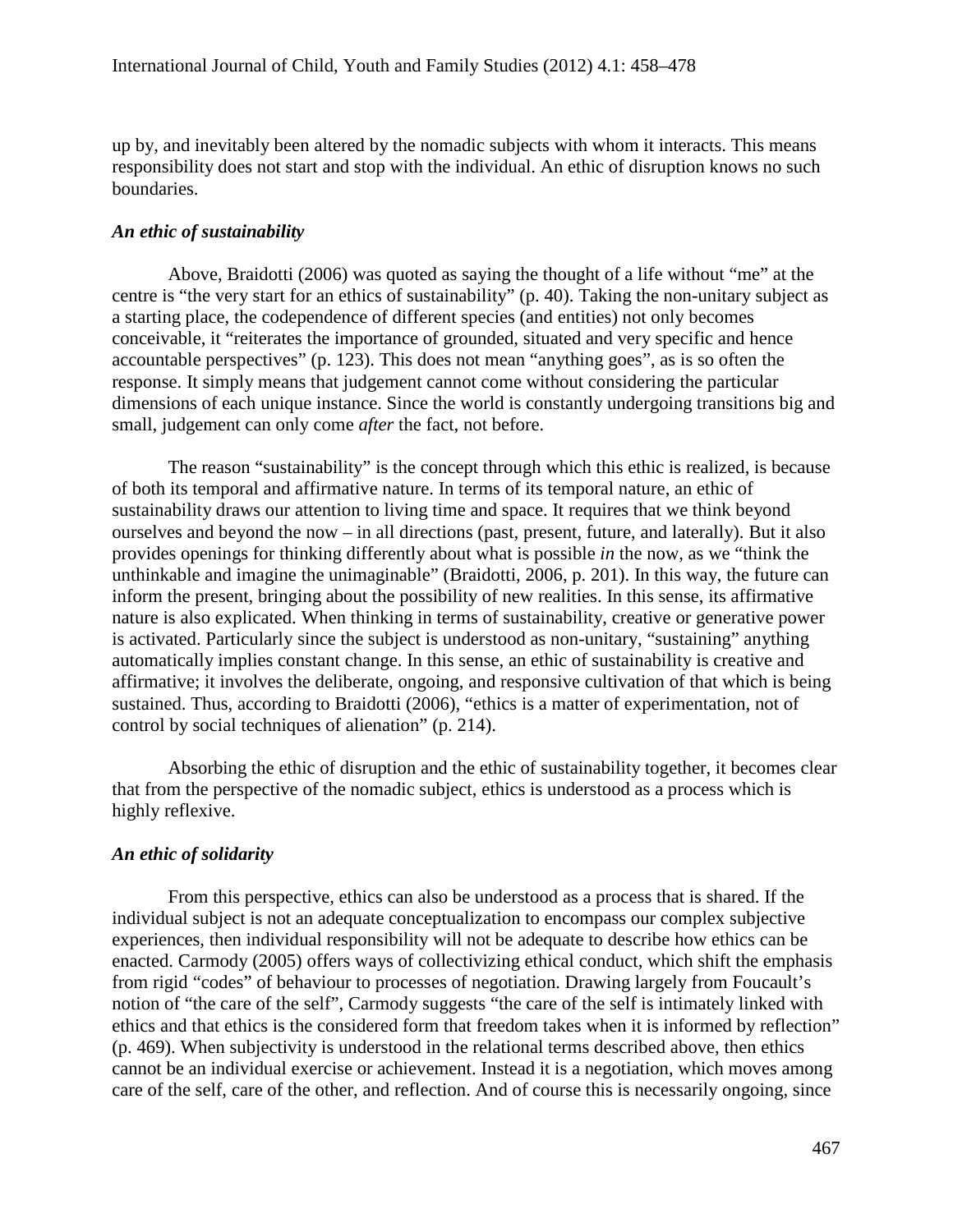the mutually constitutive nature of "self" and "other" render the two terms almost moot. Ethics is thus collectivized.

Richardson and Reynolds (2012) also promote a collectivized notion of ethics, which they articulate as an ethic of solidarity, described as follows:

Solidarity speaks to the interconnections of our collective movements towards social justice, and in resisting oppression. Profoundly relational understandings of solidarity have been credited to different Indigenous Elders. Lily Walker, an Australian Aboriginal women's leader, describes solidarity beautifully while speaking to non-Aboriginal activists at a land rights protest: "If you come here to help me, then you are wasting your time. But if you come here because your liberation is bound up in mine, then let us begin" (Walker cited in Sinclair, n.d.). (p. 9)

In this sense, an ethic of solidarity requires an understanding that all actions are disruptive, and we have an ethical obligation to be deliberate about how we disrupt. It also embraces the multi-directional nature of influence among non-unitary subjects, which means we cannot exert influence in predictable directions as individuals. Rather, we must engage in shared efforts through partnerships of mutual negotiation. Stated differently by Rose (2008a), "one part of the whole, say the human part, cannot effectively engineer the whole, because the whole will always be greater than the part can understand" (p. 159). An ethic of solidarity takes this as a starting place and recognizes the transformative potential of engaging as a part of the (never fully known) whole.

This is therefore not about creating tight-knit, exclusive communities of support that rely on shared identities. Rather – embracing the nomadic subject – an ethic of solidarity accepts the likelihood that allegiances will also always be in motion. Richardson and Reynolds (2012) explain:

Our solidarity can be imperfect and fluid; we're not invested in perfect relationships of unity or cohesion. We look for points of connection, and spaces where we can back each other up authentically. … Our impermanent allegiances are based on situational and timely concerns that bring people together for moments of sacred collision and cooperation. (p. 9)

An ethic that is based on disruption, sustainability, and solidarity is an ethic that can engage non-unitary subjects. How might this differently inform the way human service practices are taken up?

# **Taking up and Travelling with these Ideas**

Braidotti (2006) surmises that "a non-unitary vision of the subject, combined with an ethic of sustainability, allows us to bypass the habit that pathologizes self-destructive practices ... It also generates new and more complex forms of compassion or deeply shared affinity in others" (p. 223). If this is the case, then the implications of these ideas regarding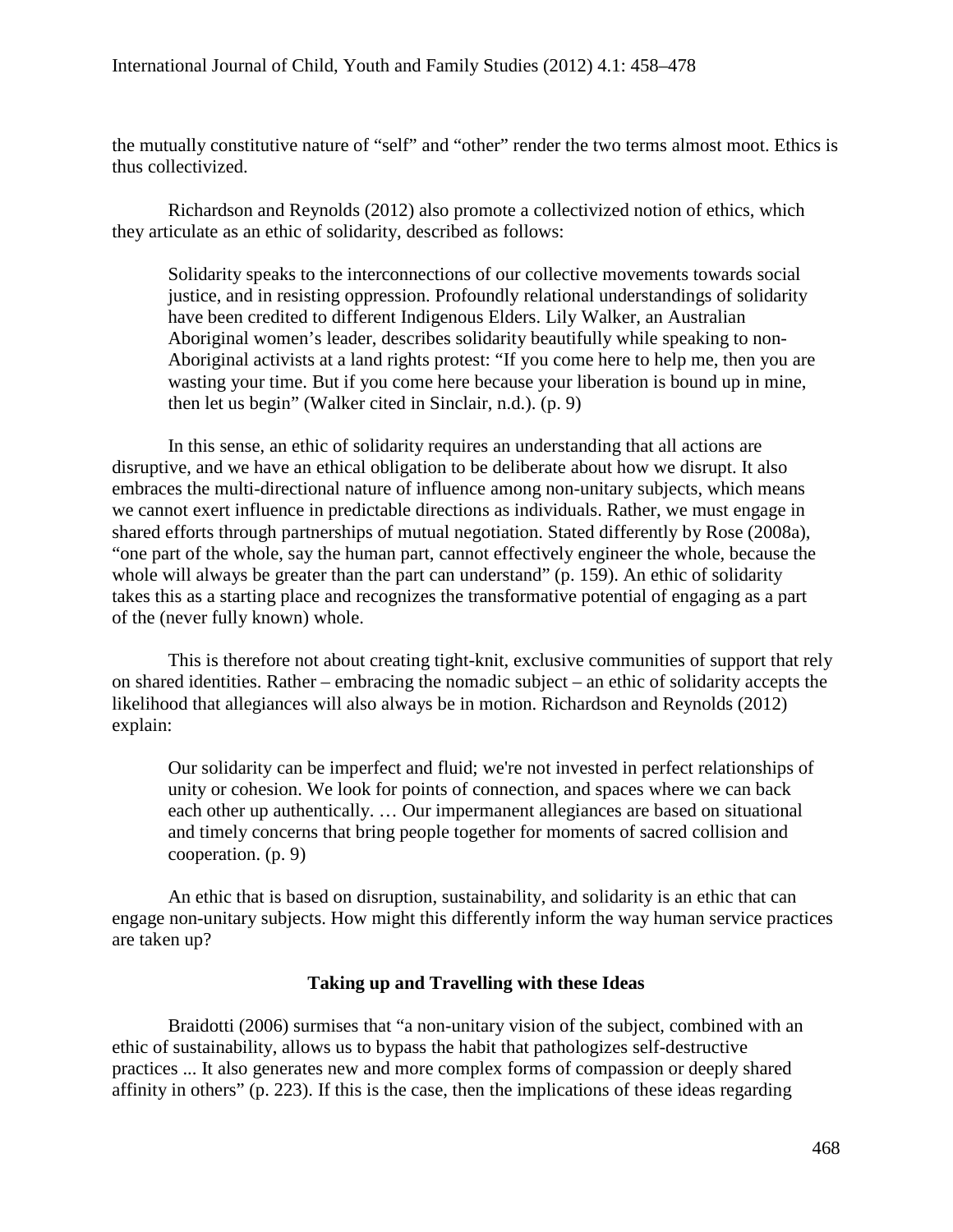how human service professionals engage in practice may be profound. At times, highly individualized practices may be precisely what are called for in order to work in the best interest of *actual* subjects. I believe the conceptualizations of subjectivity and ethics articulated above can, in fact, help us when discerning when that is the case. This is not about privileging the collective over the individual (or vice versa), it is about understanding them as one and the same.

So for example, although Carmody's (2005) work involves the cultivation of ethical sexual subjects, there are obviously times when unethical sexual behaviour takes place. If someone has been sexually violent or has experienced sexual violence, then attending to that unique individual's needs is of utmost importance. This does not contradict notions of nonunitary subjectivity or ethics of solidarity. In fact, such relational concepts can heighten our sense of responsibility, and our ability to respond, when we encounter others in such situations. This perspective allows for the fact that the cultural shifts towards which Carmody and others are striving involve developing different ways of engaging as and with individuals.

That said, if we resist the tendency to completely individualize acts of sexual violence, but understand them *also* as significant manifestations of misogynistic dimensions of our cultural and political reality, then dynamic, shared notions of subjectivity and ethics can *add* new (not replace existing) dimensions of responsibility in such situations. In this way, we can take up and travel with the ideas explored thus far in order to resist the tendency to individualize our understandings of why things happen, and how they can happen differently. Doing so may help us develop collectively-oriented practices which can contribute to the creation of conditions in which *actual* individuals' desires, gifts, and needs can more readily surface and be engaged with in all their particularity.

# *Prevention*

Prevention is often developed in highly individualized terms. Sexual violence prevention, for instance, overwhelmingly involves teaching girls to "avoid" risky situations, and (to a lesser extent) working with offenders after they have committed a violent act (Carmody & Carrington, 2000). Suicide prevention often places the onus on friends and family of potentially "suicidal" individuals to recognize and respond to what are understood as indicators (Morris & White, 2010). Addiction prevention efforts often centre teaching about drugs and encouraging right choices, largely overlooking "social determinants of health" (Saul, 2005, p. 6; see also Newbury & Hoskins, 2008). Such individualized approaches to prevention do not achieve great rates of success, and it has been argued that this is the case because they overlook the dynamics that contribute to the prevalence of the experiences prevention efforts aim to address (see Kwee, 2007; Neuhaus, 1993; and Truan, 1993). Refusing to individualize these phenomena, what might be done differently in the face of painful experiences? How can prevention efforts be informed by notions of non-unitary subjectivity and an ethic of solidarity?

According to Carmody (2003), the prevention of sexual violence becomes more achievable when we dedicate ourselves to "promoting its opposite: the inculcation of ethical sexual practices" (p. 200). This is an effective illustration of the "affirmative" nature of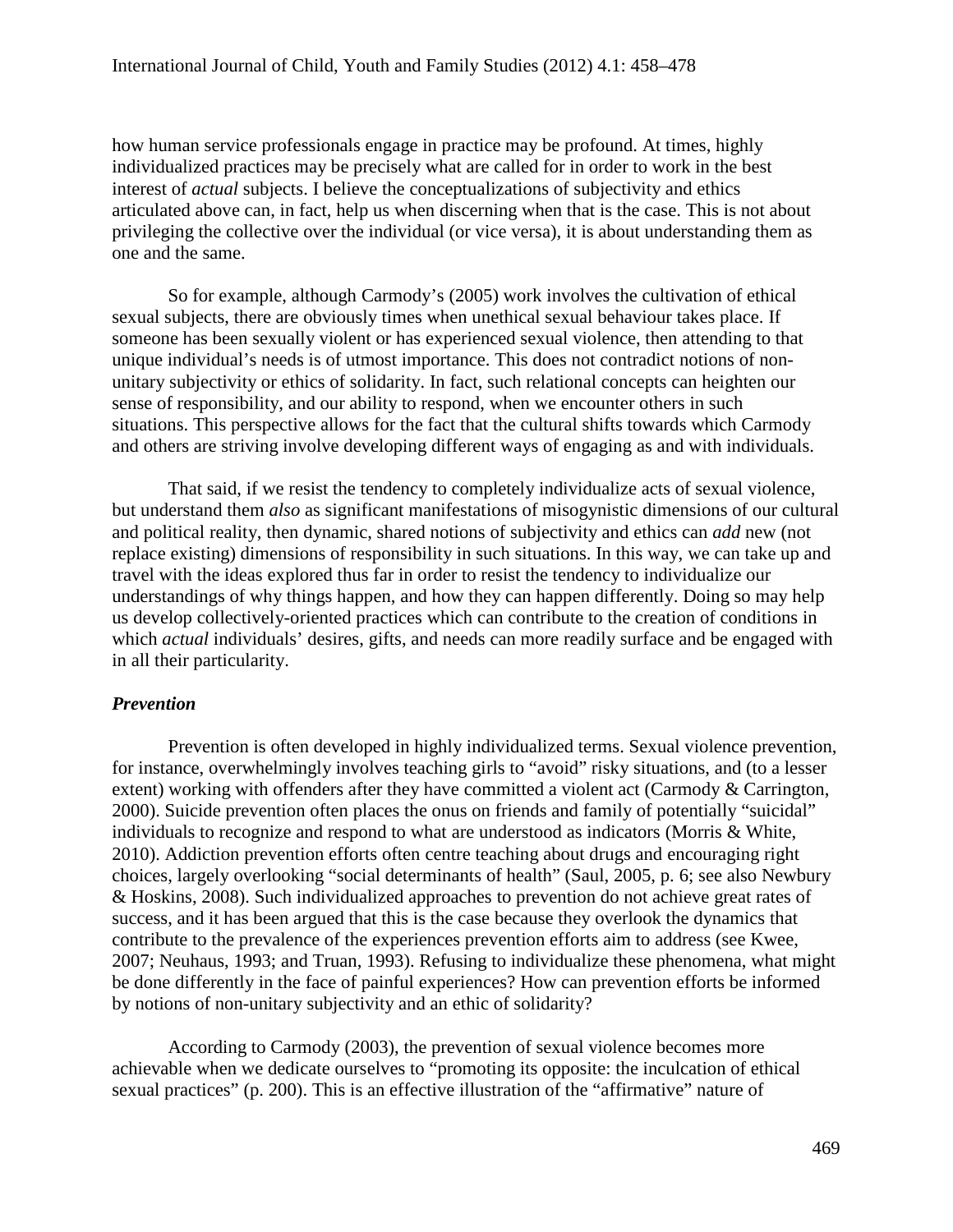Braidotti's (2006) ethic of sustainability. By engaging people – of various ages, genders, and sexual orientations – in processes through which they can collectively explore what ethical sexuality involves, the conditions in which sexual violence takes place are dramatically altered. Her work with young people, the military, football teams, and others, has thus far indicated that when people learn to negotiate sexuality, the burden of prevention becomes collectivized, leading to very promising (and sustaining) outcomes (M. Carmody, personal communication, March 7, 2012). This collective work contributes to ontological shifts on individual levels, as well as cultural shifts within, for instance, schools, organizations, and sports teams. In this way, the subject cannot be understood in discrete, unembedded terms, as she or he is changed by and in turn changes through relating.

Relational work in the fields of suicide prevention (Kral, Wiebe, Nisbet, Dallas, & Okalik, 2009; Morris & White, 2010) and addiction prevention (Newbury & Hoskins, 2010) offers similar findings. When individual pathology is the central focus of prevention efforts, relapse and further suffering can follow. But when collectively cultivating conditions that foster well-being is prioritized, the pain and isolation that may lead individuals towards either suicide or addiction can be diminished. When people are supported to experience less isolation and stigmatization, experiences with violence (Bostock, Plumpton, & Pratt, 2009), rates of suicide (Haas et al., 2011), and the prevalence of addiction (Truan, 1993) can be reduced. Thus pursuits for just and healthy conditions on a *collective* level can be deeply meaningful when working to prevent *individual* suffering.

Prevention from this perspective may take many forms: A community resource centre that fosters informal supportive relationships can serve important preventive functions; a community radio which gives people opportunities to engage in public matters, learn skills, and develop a sense of belonging can also function preventively. A community garden that nourishes people, provides a sense of responsibility, and can even be the source of income can be a very significant preventive measure. These shared initiatives do not overlook the individual; they simply refuse to individualize their pain. By fostering conditions of inclusion, support, and belonging – which are well known to enhance well-being for adults and children alike (McKnight, 1995) – actual individuals can chart the space in which they might shine.

# *Community development*

These ideas support the role of community development as a potentially significant component of human service practices. Whereas such practices are often primarily identified in terms of interpersonal intervention, there is a strong case here for intervention of a different kind. If subjects are mutually constitutive and locally situated, and if ethics involves disrupting existing patterns that contribute to pain and suffering with an emphasis on fostering solidarity, then it stands to reason that meaningful intervention can take place at a number of levels.

For instance, Albanese (2010) notes how our current neo-liberal climate is contributing to the development of increasingly individualized understandings of such a complex phenomenon as child poverty. There has been a shift in public discourse towards increasingly targeted interventions that focus on so-called at-risk populations. Using the term "at risk" as a descriptor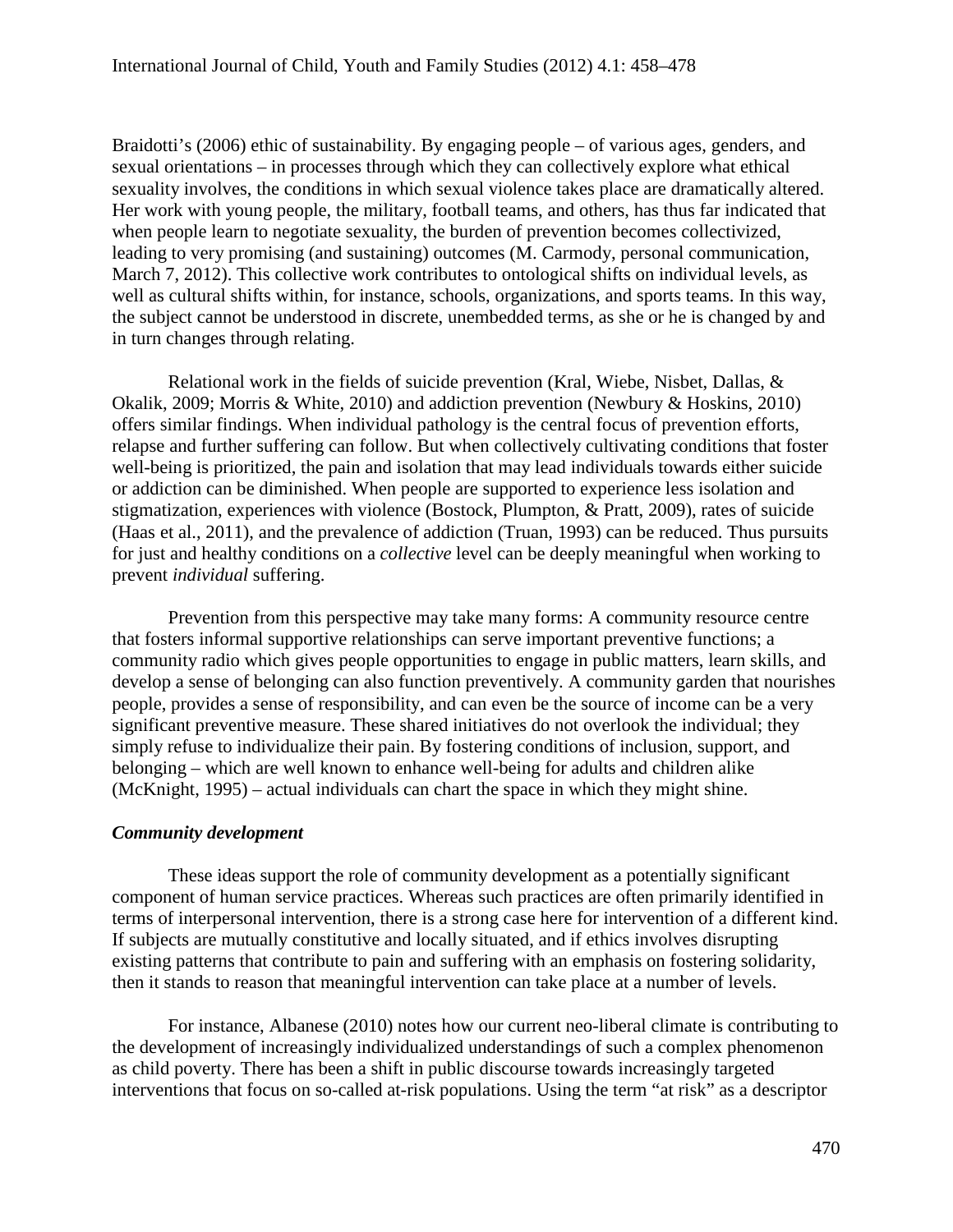of certain groups decontextualizes their struggles, and shifts responsibility to individuals when it comes to addressing what is clearly a global economic and political issue. Similarly, Teghtsoonian (2004) observes patterns of increased depression, particularly among women, that coincide with the rise in neo-liberal policies and practices. She observes that even though isolation and stress are experienced as a result of highly social processes, they are increasingly interpreted as individual problems (i.e., individualized), which increases the burden on individuals when it comes to altering these patterns (providing limited options such as medication and counselling).

In relation to both child poverty and women's depression, our altered conceptualizations of the subject and ethics can make space for community-based avenues through which positive change can be pursued. Asset-Based Community Development (Kretzmann & McKnight, 1997) is one approach to community change that builds on the affirmative possibilities highlighted by Braidotti's (2006) ethic of sustainability. Rather than beginning with needs (i.e., deficits), this is an approach to change that takes existing assets (i.e., strengths) as a starting place. By identifying assets, the resources with which they can be extended are mobilized, thus addressing needs indirectly by cultivating their opposite (as suggested above by Carmody). Such an approach also incorporates Rose's (2008a) reminder that the whole is greater than the sum of its parts. Whereas individually, all members of a community will have some strengths with which alternatives can be pursued, taken together their assets will always be greater and can be more feasibly employed.

Asset-Based Community Development can be engaged with in any number of ways. One example of how it has been taken up is through the work of the Community Economies Collective. This is an international group of academic and community activists who have opened up the concept of economy to include all the diverse activities that fit within the definition of "the production and distribution of goods and services" (Healy, 2010, p. 500). They intentionally highlight "the interdependence of all who produce, appropriate, distribute and consume in society" (Cameron & Gibson-Graham, 2003, p. 153). Doing so allows the assets that children and women contribute to a community to become visible, valued, and supported.

To see how this can play out, consider the hypothetical case of a working mother who is struggling with anxiety and depression as a result of feeling stressed and isolated. If she chooses to seek support, the identification of her unique individual strengths may be an effective starting place (MacArthur, Rawana, & Brownlee, 2011). But stopping there can still individualize her experience, and the responsibility for mobilizing those strengths remains largely on her shoulders. If, instead, she is understood as a relational, situated, and non-unitary subject and an ethic of solidarity is embraced, then a more dynamic and relational approach to change can come to light. If her personal strengths are considered along with other resources and assets around her, new possibilities can emerge, leading eventually to the construction of less constraining conditions. Her stress and isolation could in turn be lessened, thus alleviating her experiences of anxiety and depression.

A community economies approach to this situation could enhance the cultivation of concrete supports and opportunities for connection for this woman. From this perspective, things like school lunch programs, government-subsidized childcare or an informal childcare collective,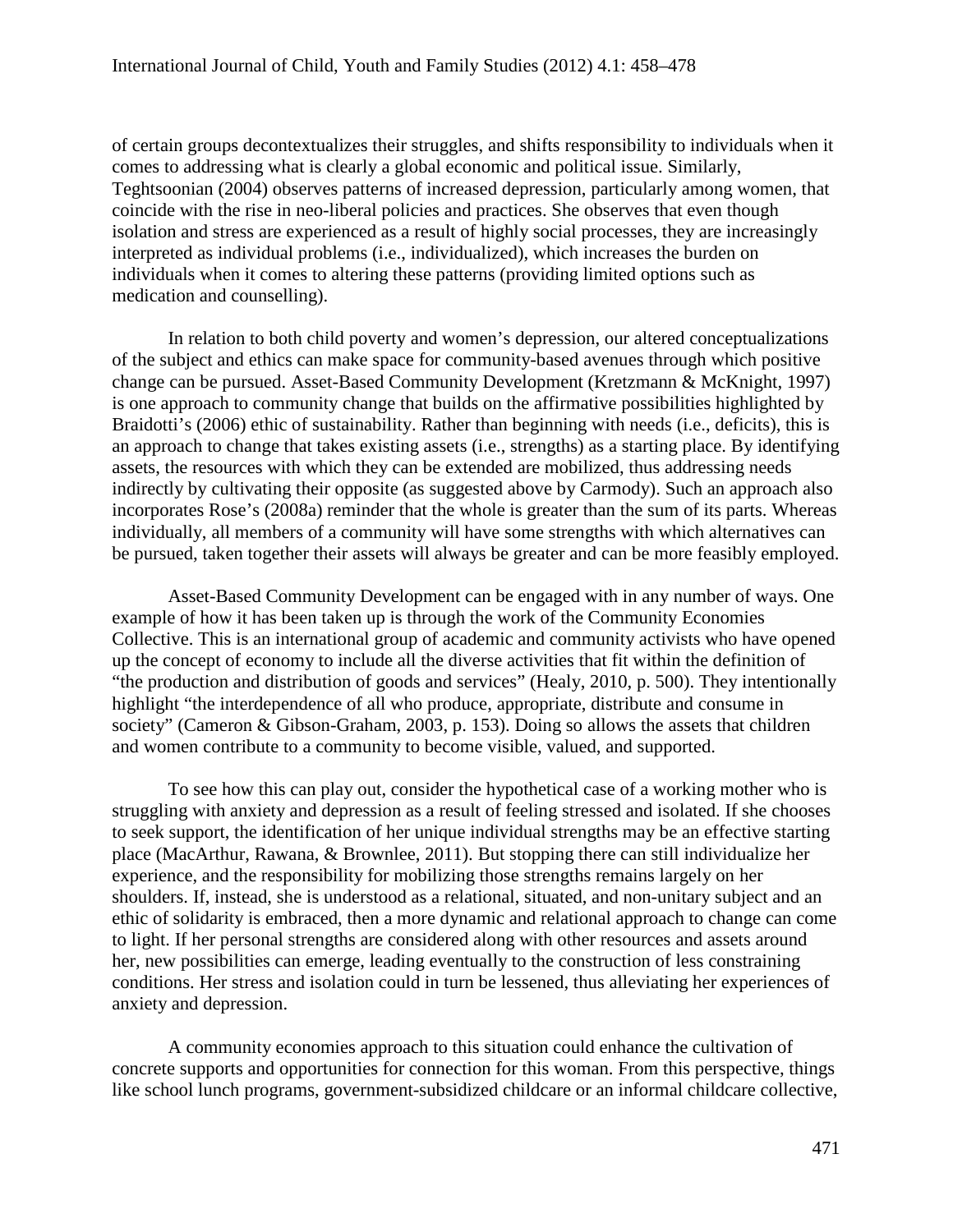universal parental leaves, higher minimum wages, and other initiatives that sustain all citizens (and that particularly serve preventive functions for those currently deemed "at risk") are accounted for as assets to the community economy, not liabilities. Such community-level changes could significantly lessen this working mother's sense of isolation and increase her ability to find meaningful and practical supports in her community, both of which would have positive implications for the anxiety and depression she is experiencing.

If the well-being of the people we encounter is the bottom line of the various human service professions, then widening our gaze to the level of the community is crucial. Any approach that is decontextualized misses significant opportunities for making meaningful changes within the very conditions where children and families live, and runs the risk of increasing the burden of responsibility on already overwhelmed individuals. In this way, interventions that are collective in nature can be seen to have profound impacts at the individual level.

Returning to the earlier discussion of ethics – which involve disruption, sustainability, and solidarity – this new understanding of economy is a way of bringing situated and reflexive approaches to discernment into practice. As Cameron and Gibson-Graham (2003) point out, "[i]n the diverse economy we … are forced to inquire into the specific conditions of any economic activity before we can advocate or oppose it" (p. 153). Thus, community development from this more contextualized perspective requires *ongoing* deliberations, not up-front decision-making. As such, it is something that invites engagement among non-unitary, relational subjects. And as Doherty and Carroll (2007) suggest, we need to "think of ourselves as citizens, not just providers, as people engaged in partnerships with other citizens to tackle public problems" (p. 225).

# *Policy*

But how does such collective deliberation take place? If this approach embraces a "dual focus on individual change and social reform" (Malekoff, 2010, p. 6), then how are (relationallyconstituted, always situated) individual subjects to engage meaningfully in such collective processes? How can an ethic of solidarity be enacted at a community level or even a policy level? Carson and Lubensky (2010) observe that:

a healthy democracy is marked by willing and active public participation. It may end with voting, but the public should also be involved from the start in framing the choice ideas. In addition to attracting interested public participants, evidence is required that the deliberative nature of the engagement is held up to democratic ideals. But, … this is quite difficult to operationalize. (p. 45)

In this regard, dynamic conceptualizations of both subjectivity and ethics are helpful, in that they can serve as reminders that this cannot be about "finding" structures that work and institutionalizing them in any fixed or final way (Sen, 2009). There needs to be a way to account for the relational and situated nature of what is being called for here, and a way of folding in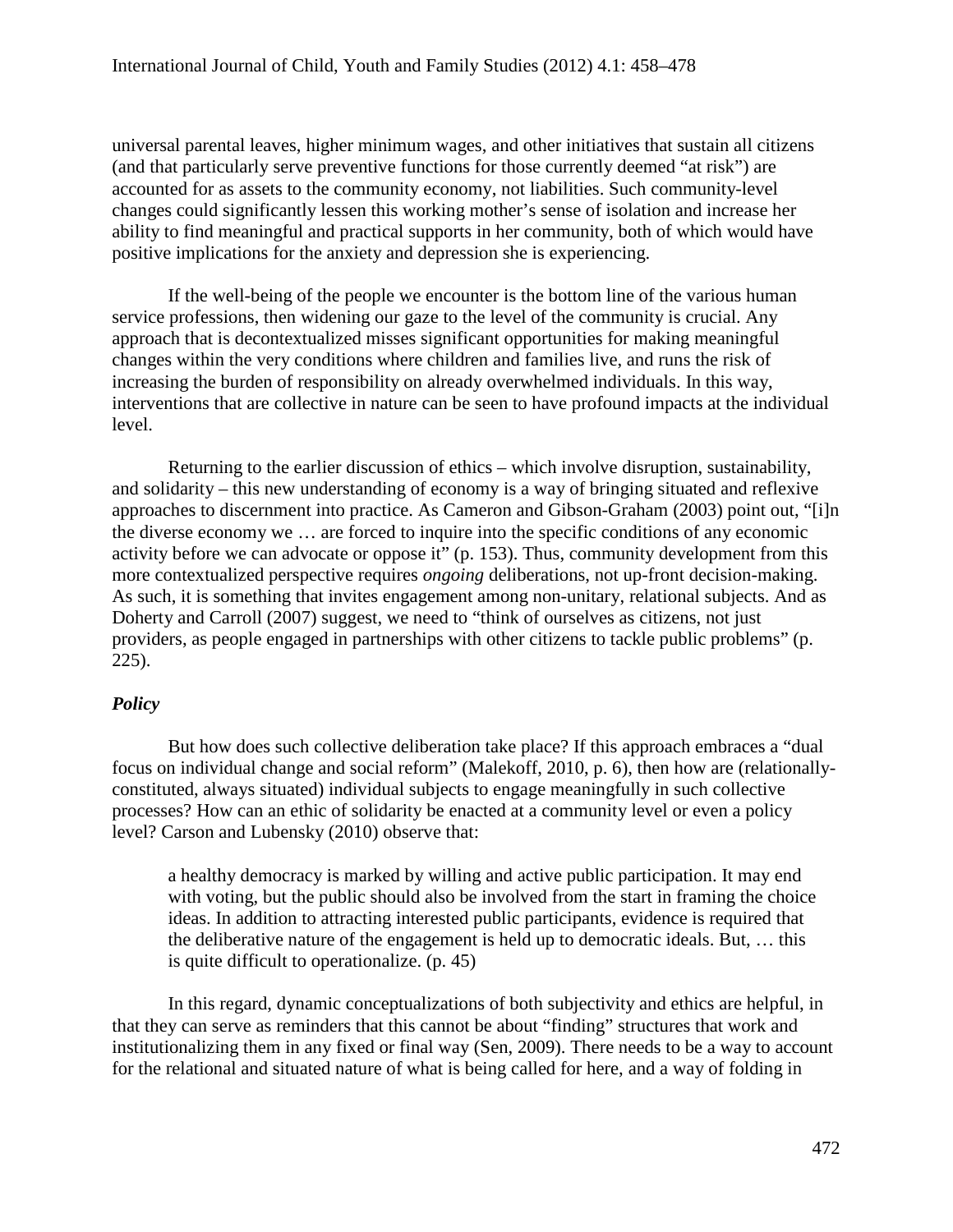reflexive processes that can facilitate the form of ethical engagement that is required when deliberation is to take place after (not before) the fact. How can this be realized?

Human service practitioners can be considered to be well positioned, in some respects, to facilitate such relational ways of engaging with matters of policy. For instance, although Mitchell (2011) notes a "systemic resistance" to meaningful partnerships, particularly when it comes to youth (p. 521), he insists that it is the responsibility of those who work with youth to persevere in altering the status quo by reconceptualizing youth as competent – *and engaging them as such*. This means resisting a patronizing model of service which is hierarchically organized and instead recognizing the tremendous societal and personal benefits that come with meaningful youth participation in social action such as, in Mitchell's case, health policy development.

As another example, Malekoff (2010) strategically uses group work in order to engage in advocacy in his social work practice. He reports that engaging youth and adults alike *as advocates* when it comes to the matters that affect them most is a significant avenue through which both individual and social change can occur. This can involve a wide range of practices, including, as Malekoff notes:

[d]emystifying the issues and educating group members (staff, board, community, and consumer/clients), creating talking points and protest letter templates for communicating with legislators and public officials, and developing a story to tell that would make the issues interesting and important to people that needed to be reached. (p. 5)

Importantly, although he works in the field of social work, this is very much a collaborative approach to practice, where efforts are engaged in *with* clients, not on their behalf. This kind of advocacy can have profound impacts on many levels simultaneously, one of which is the attitudinal shift among policy-makers themselves when it comes to seeing citizens as agents in their own right, rather than simply recipients of services.

Such shifts in the collective imagination can in turn enable institutions to be differently organized. This sets the stage for the possibility of public participation (not just consultation) at various stages of decision-making (Lenihan, 2012). The contextualized approach being advocated here requires that the unique circumstance people are facing at particular moments in time need to make their way into policy discussions. Since ethical discernment cannot take place before the fact, then constant negotiation and reflection needs to be part of policy-making processes.

Lyn Carson (2011) offers some ways this can be better incorporated into existing democratic systems. She points out that in order for collective processes to be effective, information cannot travel in only one direction. It is not enough for governments to disperse information to the public, nor is it enough for individual citizens to simply present their perspectives to government. It is important for all parties to be exposed to the diverse range of perspectives on a particular issue and to have opportunities for dialogue with each other. It is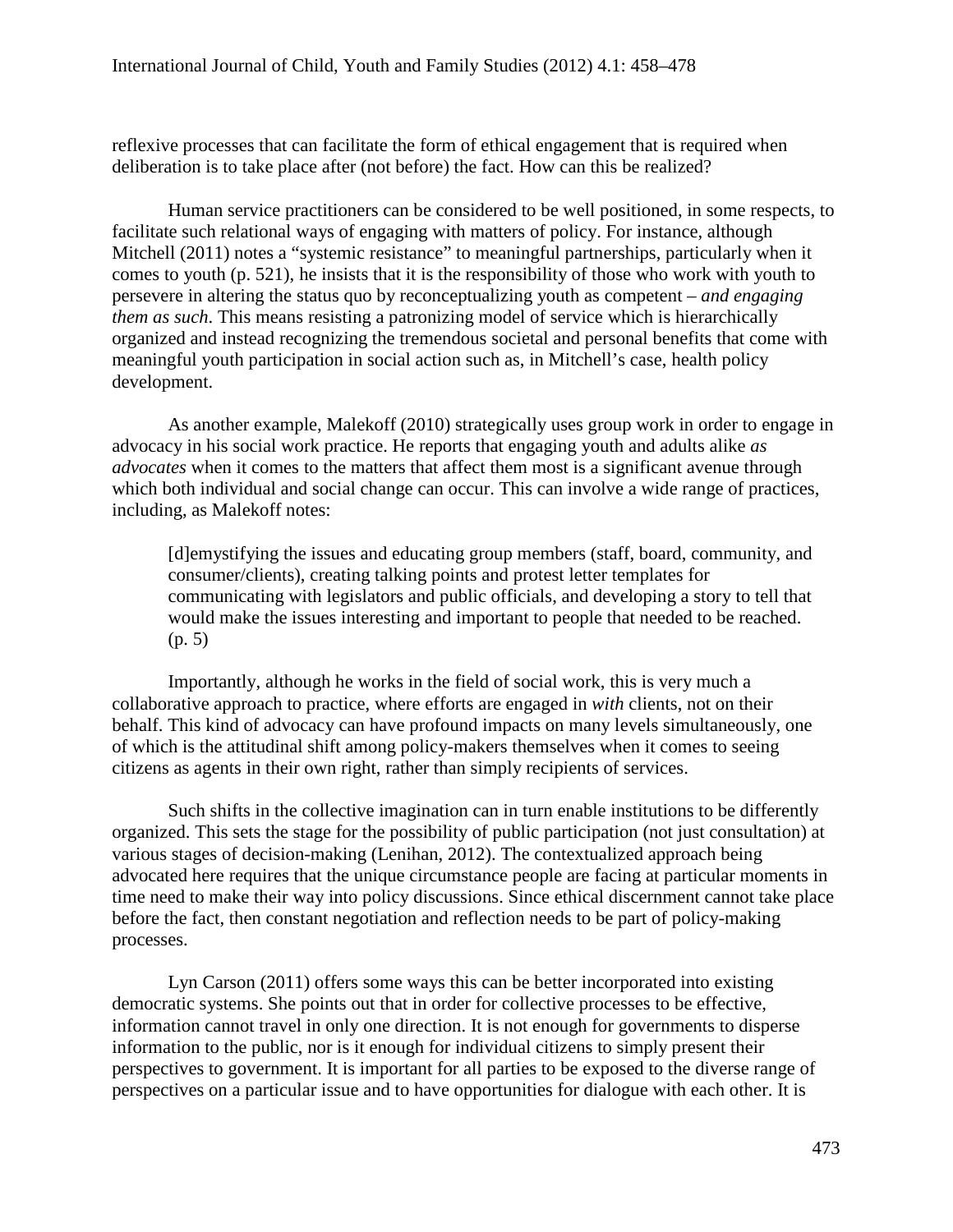only with such a process that we can shift from rigid identity positions around public matters and allow for our nomadic subjectivity to be engaged by the myriad realities at play.

Carson outlines, for example, how to run a World Café dialogue, and notes that it can serve as a model for collective deliberation in which "participants [do] not have a problem shifting their focus from atomized self to social community" (p. 13). She emphasizes the importance of having a diverse group of participants, including people who are in decisionmaking positions as well as those who are not. This enhances the likelihood of cross-pollination of ideas and increases the transformative potential of the process. Such a process acknowledges the concrete lived experiences people have as "individuals", while at the same time embracing our non-unitary subjectivity and taking a solidarity approach to ethical engagement. Making facilitated public deliberation processes an integral part of public life means individuals need not bear the burden for change in isolation, but subjects (in all our multiplicity) do bear responsibility when it comes to engaging in these practices. Public deliberation can be one avenue for collectivizing our experiences – and the means by which *new* experiences can become possible.

# **Contextualizing Care**

I began by noting that sometimes efforts to contextualize human service practices are seen as a step away from prioritizing the well-being of individuals. I can see how it might be seen as such, and I do not want to argue that thinking contextually is somehow a "way out". As Braidotti (2006) advises that, "given the complexity and paradoxes of our times, there cannot be only one political frontline or precise strategy" (p. 134). Nothing is invulnerable to corruption, so vigilance is needed, regardless of the approach taken. That said, I do maintain that the tendency to focus our gaze narrowly on individual hardships can inadvertently erase from our view some of the important contextual realities at play that can inform ethical practices. When such realities are eliminated from consideration, it becomes all too easy to universalize our understandings of what is (and what can be) on the basis of individual experiences. Then, the locus of change becomes the individual him or herself, and the burden they bear is only heightened. When we do this – when we base our practices on the notion of some generic individual – that is when I fear we really lose our way, and our ability to "meet" the actual human subjects we encounter through our practice is at stake.

There is great promise in refusing to individualize our understandings of social processes. Reconceptualizing the subject as a non-unitary, nomadic subject highlights our interconnectedness, and reconceptualizing ethics as something that must be engaged with anew in each and every moment heightens our responsibility to the other. I believe such shifts in perception can contribute to the cultivation of prevention practices, community development, and approaches to policy-making that are promising in that they can generate new realities. I agree with Richardson and Reynolds (2012) who insist that if we are not working with an ethic of solidarity and a commitment to justice at the centre of all we do, "we risk replicating dominance and causing harm to our clients and community members" (p. 4). Developing more nuanced understandings of both subjectivity and ethics can help us stay close to this commitment.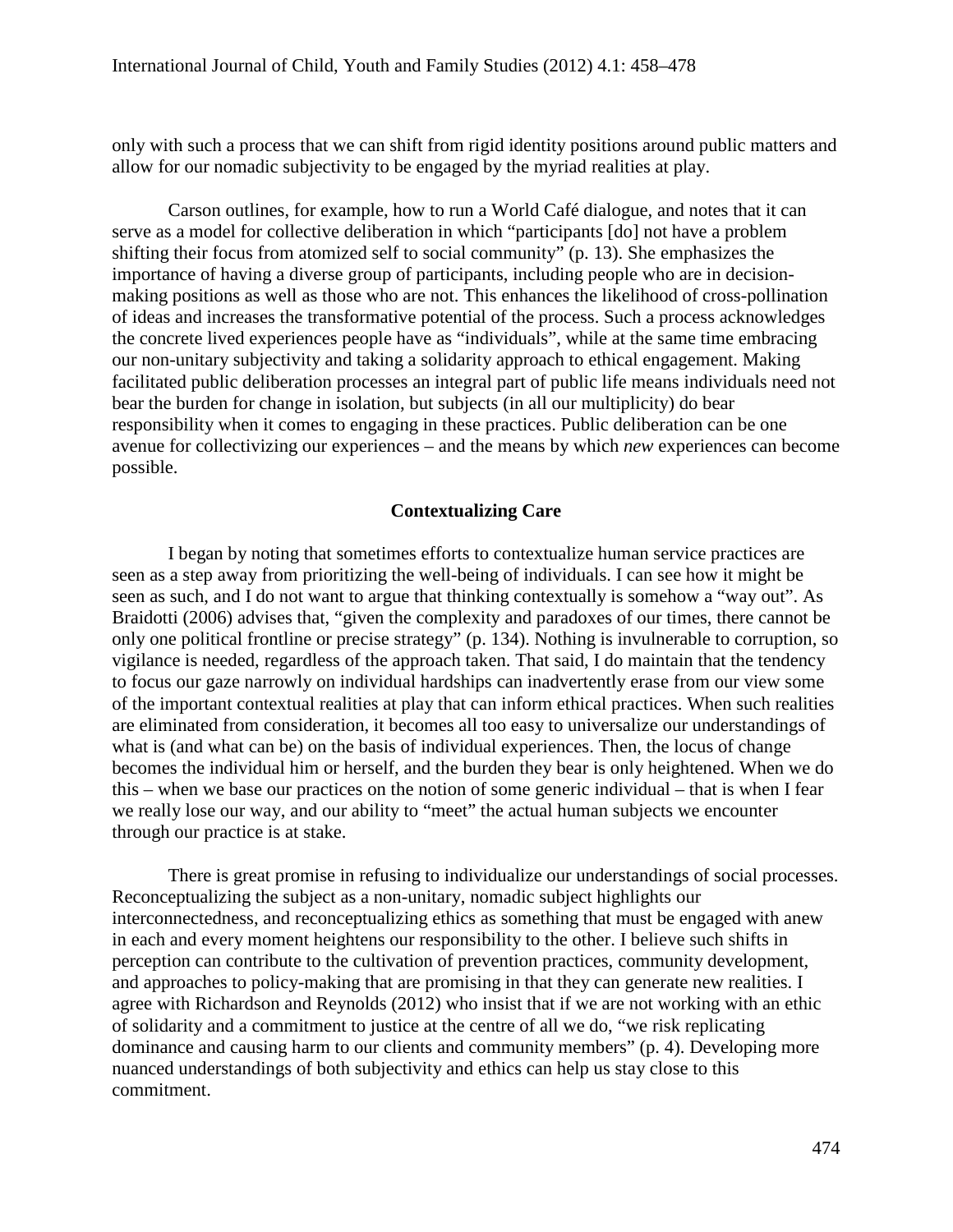#### **References**

Abram, D. (1996). *The spell of the sensuous*. New York: Random House, Inc.

- Albanese, P. (2010). *Child poverty in Canada.* Don Mills, ON: Oxford University Press.
- Bostock, J., Plumpton, M., & Pratt, R. (2009). Domestic violence against women: Understanding social processes and women's experiences. *Journal of Community & Applied Social Psychology, 19*(2), 95–110.
- Braidotti, R. (2006). *Transpositions: On nomadic ethics.* Malden, MA: Polity Press.
- Buber, M. (1923/1970). *I and thou* (W. Kraufmann, Trans.). New York: Touchstone.
- Butler, J. (2004). *Precarious life: The powers of mourning and violence.* New York: Verso.
- Cameron, J., & Gibson-Graham, J. K. (2003). Feminising the economy: Metaphors, strategies, politics. *Gender, Place, & Culture, 10*(2), 145–157.
- Carmody, M. (2003). Sexual ethics and violence prevention. *Social and Legal Studies, 12*(2), 199–216.
- Carmody, M. (2005). Ethical erotics: Reconceptualizing anti-rape education. *Sexualities, 8*(4), 465–480.
- Carmody, M., & Carrington, K. (2000). Preventing sexual violence? *The Australian and New Zealand Journal of Criminology, 33*(3), 341–361.
- Carson, L. (2011). Designing a public conversation using the World Café method. *Social Alternatives, 30*(1), 10–15.
- Carson, L., & Lubensky, R. (2010). Raising expectations of democratic participation: An analysis of the National Human Rights Consultation. *University of New South Wales Law Journal, 33*(1), 34–59.
- Clarke, A. (2005). *Situational analysis: Grounded theory after the postmodern turn.* Thousand Oaks, CA: SAGE.
- Denborough, D. (2008). *Collective narrative practice: Responding to individuals, groups, and communities who have experienced trauma.* Adelaide, Australia: Dulwich Centre Publications.
- Derrida, J. (1995). *The gift of death* (D. Wills, Trans.). Chicago: University of Chicago Press.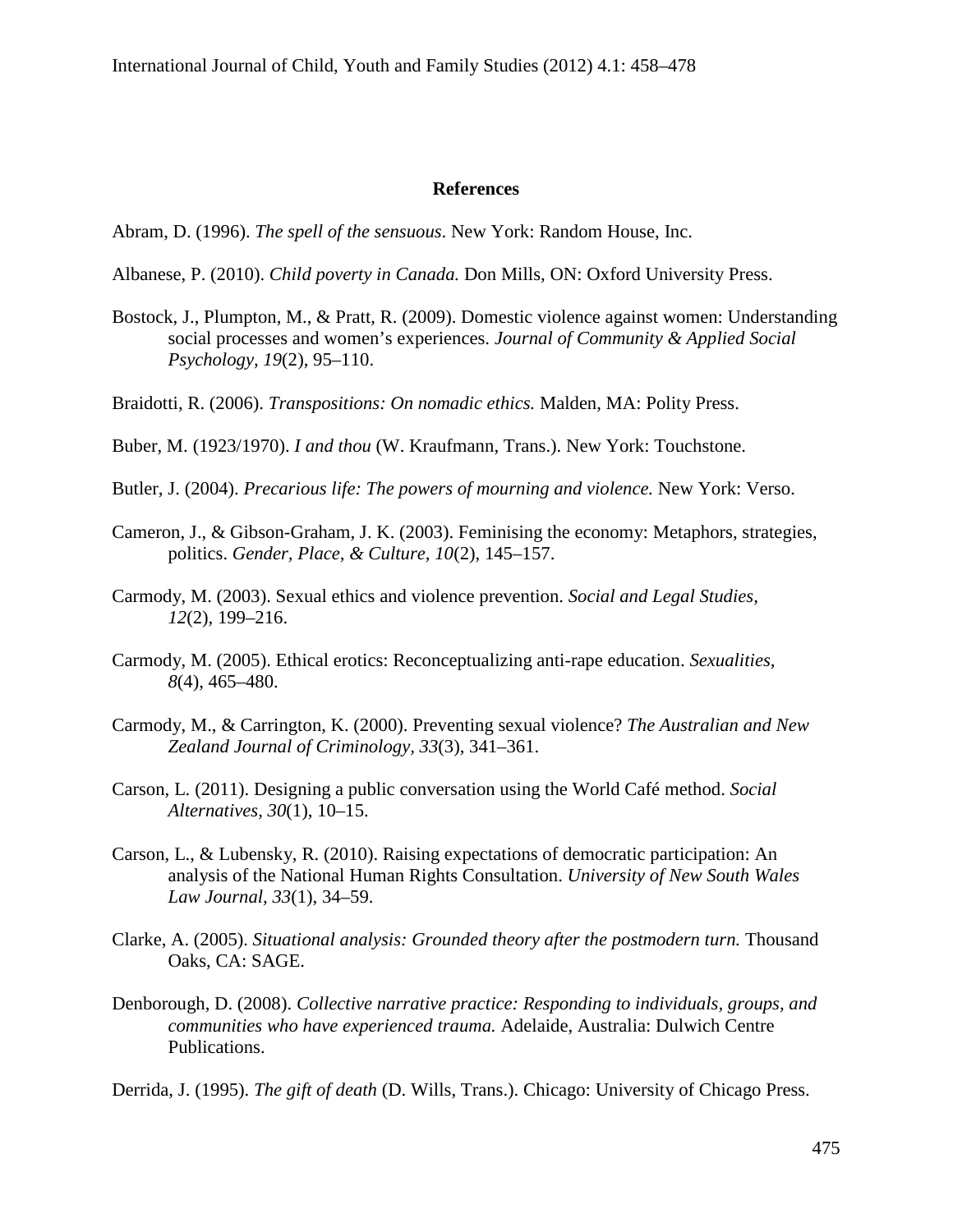- Doherty, W., & Carroll, J. (2007). Families and therapists as citizens: The families and democracy project. In E. Aldarondo (Ed.), *Advancing social justice through clinical practice* (pp. 223–244)*.* Mahwah, NJ: Lawrence Erlbaum Associates, Publishers.
- Farmer, P. (2005). *Pathologies of power: Health, human rights, and the new war on the poor*. Berkeley, CA: University of California Press.
- Foucault, M. (1972). *Truth and power.* In P. Rabinow (Ed.). (1984). *Foucault reader* (pp. 51– 75)*.* New York: Pantheon Books.
- Gergen, K. (1994). *Realities and relationships: Soundings in social construction.* Cambridge, MA: Harvard University Press.
- Gergen, K. (1999). *An invitation to social construction.* Thousand Oaks, CA: SAGE.
- Gergen, K. (2009). *Relational being: Beyond self and community.* New York: Oxford University Press.
- Haas, A., Eliason, M., Mays, V., Mathy, R., Cochran, S., D'Augelli, A., et al. (2011). Suicide and suicide risk in lesbian, gay, bisexual, and transgender populations: Review and recommendations. *Journal of Homosexuality, 58*(1), 10–51.
- Healy, S. (2010). Traversing fantasies, activating desires: Economic geography, activist research, and psychoanalytic methodology. *The Professional Geography, 62*(4), 496– 506.
- Howard, C. (Ed.). (2007). *Contested individualization: Debates about contemporary personhood.* New York: Palgrave Macmillan.
- Kral, M., Wiebe, P., Nisbet, K., Dallas, C., & Okalik, L. (2009). Canadian Inuit community engagement in suicide prevention. *International Journal of Circumpolar Health, 68*(3), 292–310.
- Kretzmann, J., & McKnight, J. (1997). *A community building workbook from the Asset-Based Community Development Institute for Policy Research*. Chicago: ACTA Publications.
- Kwee, A. (2007). Constructing addiction from experience and context: Peele and Brodsky's "Love and Addiction" revisited. *Sexual Addiction and Compulsivity, 14*(3), 221–237.
- Lenihan, D. (2012). *Rescuing policy: The case for public engagement.* Ottawa, ON: Public Policy Forum.
- Levinas, E. (1982/2003). *On escape [De l'evasion]* (B. Bergo, Trans.). Stanford, CA: Stanford University Press.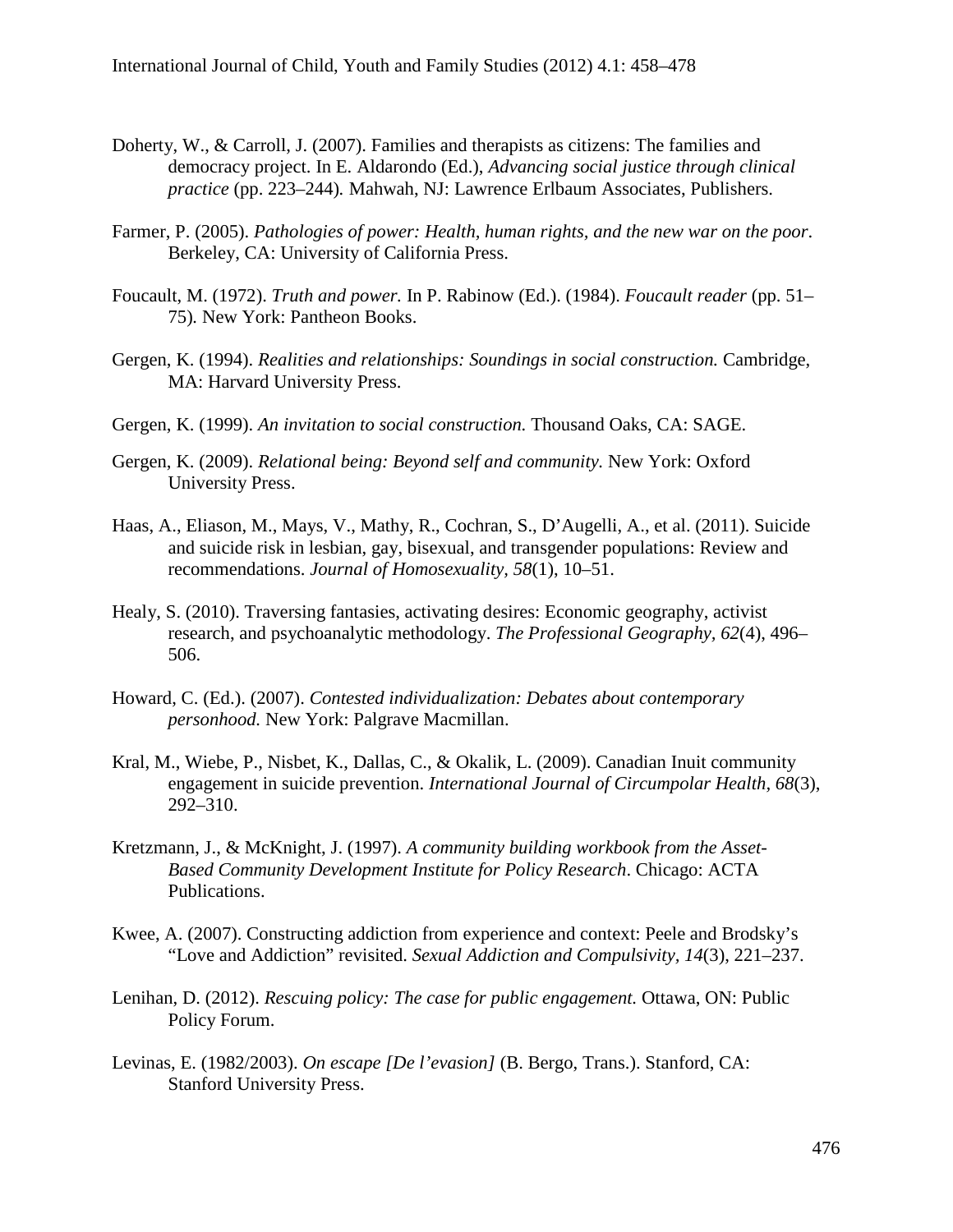- MacArthur, J., Rawana, E., & Brownlee, K. (2011). Implementation of a strengths-based approach in the practice of child and youth care. *Relational Child and Youth Care Practice, 24*(3), 6–16.
- Malekoff, A. (2010). The use of group work to fight acute external threats to a communitybased organization during harsh economic times. *Social Work with Groups, 33*(1), 4–22.
- McKnight, J. (1995). *The careless society: Community and its counterfeits.* New York: Basic Books.
- Merleau-Ponty, M. (1964). *Eye and mind* (C. Dallery, Trans.). In J. Edie (Ed), *The primacy of perception* (pp. 159–190)*.* Evanston, Il: Northwestern University Press.
- Mitchell, R. (2011). Human rights and health promotion: A Canada fit for children? *International Journal of Child, Youth and Family Studies, 2*(3/4), 510–526.
- Mohanram, R. (1999). *Black body: Women, colonialism, and space.* Minneapolis, MN: University of Minnesota Press.
- Morris, J., & White, J. (2010). Risk, responsibility and uncertainty in school-based suicide prevention programs. *Social Sciences and Medicine, 71*(12), 2187–2194.
- Neuhaus, C. (1993). The disease controversy revisited: An ontologic perspective. *Journal of Drug Issues, 23*(3), n.p.
- Newbury, J., & Hoskins, M. (2008). A meaningful method: Research with girls who use crystal methamphetamine. *Child and Youth Care Forum, 37*(5/6), 227–240.
- Newbury, J., & Hoskins, M. (2010). Girls are so complicated! Re-imagining addiction support in context. *Canadian Journal of Counseling, 44*(1), 15–33.
- Nollman, G., & Strasser, H. (2007). Individualization as an interpretive scheme of inequality: Why class and inequality persist. In C. Howard (Ed.), *Contested individualization: Debates about contemporary personhood* (pp. 81–98)*.* New York: Palgrave Macmillan.
- Reynolds, V. (2011). *Resisting burnout in feminist activism.* Retrieved February 2, 2012 from <http://rabble.ca/podcasts/shows/f-word/2011/08/resisting-burnout-feminist-activism>
- Richardson, C., & Reynolds, V. (2012). "Here we are, amazingly alive": Holding ourselves together with an ethic of social justice in community work. *International Journal of Child, Youth and Family Studies, 3*(1), 1–19.
- Rose, D. B. (2008a). On history, trees, and ethical proximity. *Postcolonial Studies, 11*(2), 157– 167.